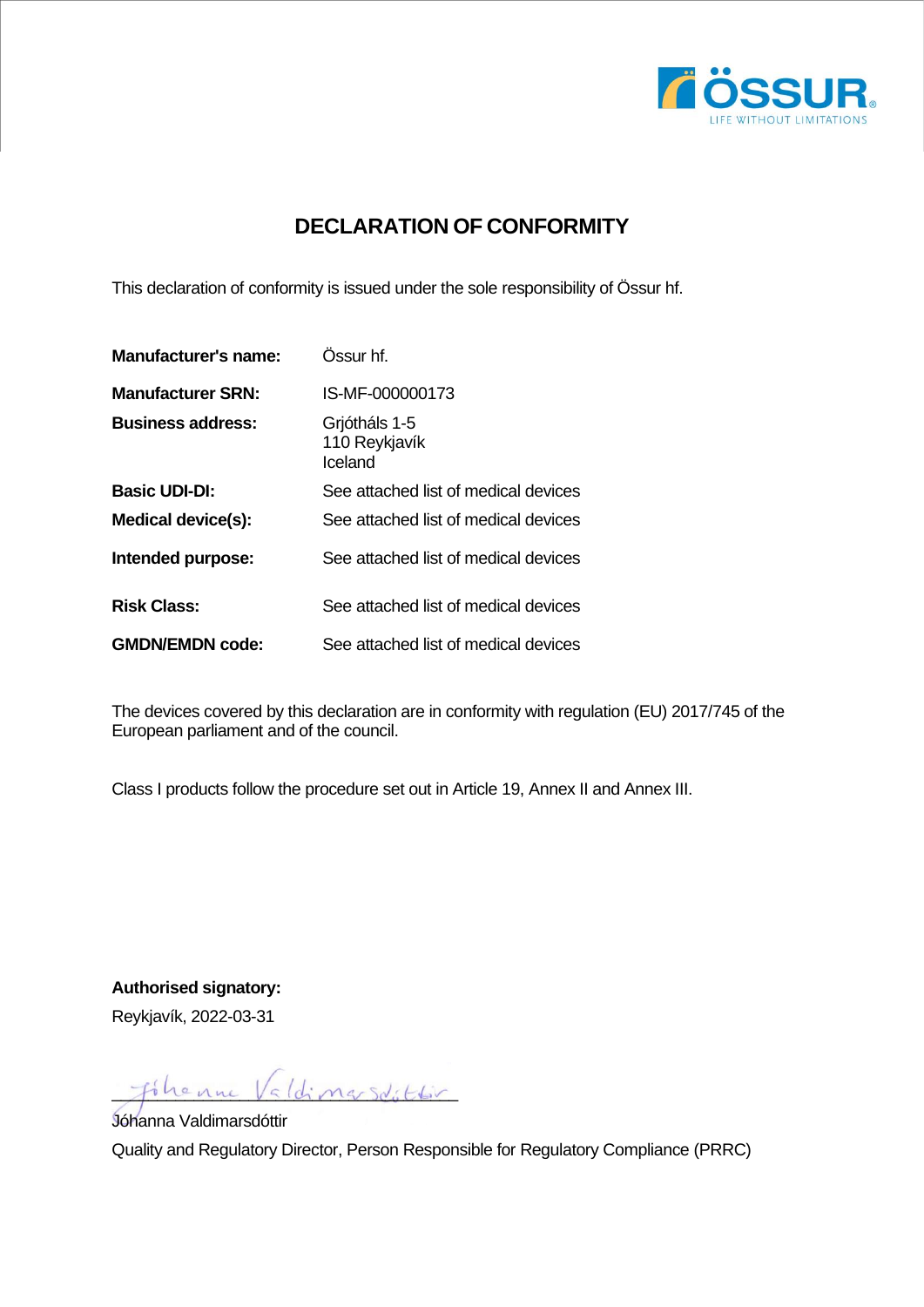## **List of medical devices**

| <b>Basic UDI-DI</b> | <b>Medical device</b>                       | <b>Intended purpose</b>                                                                                                                              | <b>Risk</b><br><b>Class</b> | <b>GMDN</b> | <b>EMDN</b> |
|---------------------|---------------------------------------------|------------------------------------------------------------------------------------------------------------------------------------------------------|-----------------------------|-------------|-------------|
| 5690967BU00001MT    | Iceross Seal-In® X                          | The device is a prosthetic interface with<br>suspension properties intended to be used as<br>part of a system that replaces a missing lower<br>limb. |                             | 41536       | Y062409     |
|                     | Iceross Dermo Seal-In®                      |                                                                                                                                                      |                             | 41536       | Y062409     |
|                     | Iceross Seal-In® V                          |                                                                                                                                                      |                             | 41536       | Y062409     |
|                     | Iceross Seal-In <sup>®</sup> X5             |                                                                                                                                                      |                             | 41536       | Y062409     |
|                     | Iceross Seal-In <sup>®</sup> X TF           |                                                                                                                                                      |                             | 41536       | Y062415     |
|                     | Iceross Seal-In <sup>®</sup> X5 TF          |                                                                                                                                                      |                             | 41536       | Y062415     |
|                     | Iceross Seal-In <sup>®</sup> Transfemoral   |                                                                                                                                                      |                             | 41536       | Y062415     |
|                     | <b>4Seal Classic</b>                        |                                                                                                                                                      |                             | 41536       | Y062499     |
|                     | 4Seal Senso                                 |                                                                                                                                                      |                             | 41536       | Y062415     |
|                     | Iceross Seal-In <sup>®</sup> X Seals        |                                                                                                                                                      |                             | 41536       | Y062499     |
| 5690967BU00002MV    | Iceross <sup>®</sup> Synergy Cushion        | The device is a prosthetic interface with                                                                                                            |                             | 41536       | Y062409     |
|                     | Iceross Dermo <sup>®</sup> Cushion          | suspension properties intended to be used as<br>part of a system that replaces a missing lower<br>limb.                                              |                             | 41536       | Y062409     |
|                     | Iceross Dermo <sup>®</sup> Uniform Cushion  |                                                                                                                                                      |                             | 41536       | Y062409     |
|                     | Iceross Comfort <sup>®</sup> Cushion        |                                                                                                                                                      |                             | 41536       | Y062409     |
|                     | Iceross <sup>®</sup> Activa Cushion         |                                                                                                                                                      |                             | 41536       | Y062409     |
|                     | <b>Relax Cushion</b>                        |                                                                                                                                                      |                             | 41536       | Y062409     |
|                     | <b>Protect Cushion</b>                      |                                                                                                                                                      |                             | 41536       | Y062409     |
| 5690967BU00003MX    | Iceross® Synergy Locking                    | The device is a prosthetic interface with                                                                                                            |                             | 41536       | Y062409     |
|                     | Iceross Dermo <sup>®</sup> Locking          | suspension properties intended to be used as                                                                                                         |                             | 41536       | Y062409     |
|                     | Iceross Dermo <sup>®</sup> Uniform Locking  | part of a system that replaces a missing lower<br>limb.                                                                                              |                             | 41536       | Y062409     |
|                     | Iceross Comfort <sup>®</sup> Locking        |                                                                                                                                                      |                             | 41536       | Y062409     |
|                     | Iceross <sup>®</sup> Original Locking       |                                                                                                                                                      |                             | 41536       | Y062409     |
|                     | Iceross® Sport Locking                      |                                                                                                                                                      |                             | 41536       | Y062409     |
|                     | Iceross <sup>®</sup> Transfemoral Locking   |                                                                                                                                                      |                             | 41536       | Y062415     |
|                     | Iceross Stabilo <sup>®</sup> Junior Locking |                                                                                                                                                      |                             | 41536       | Y062409     |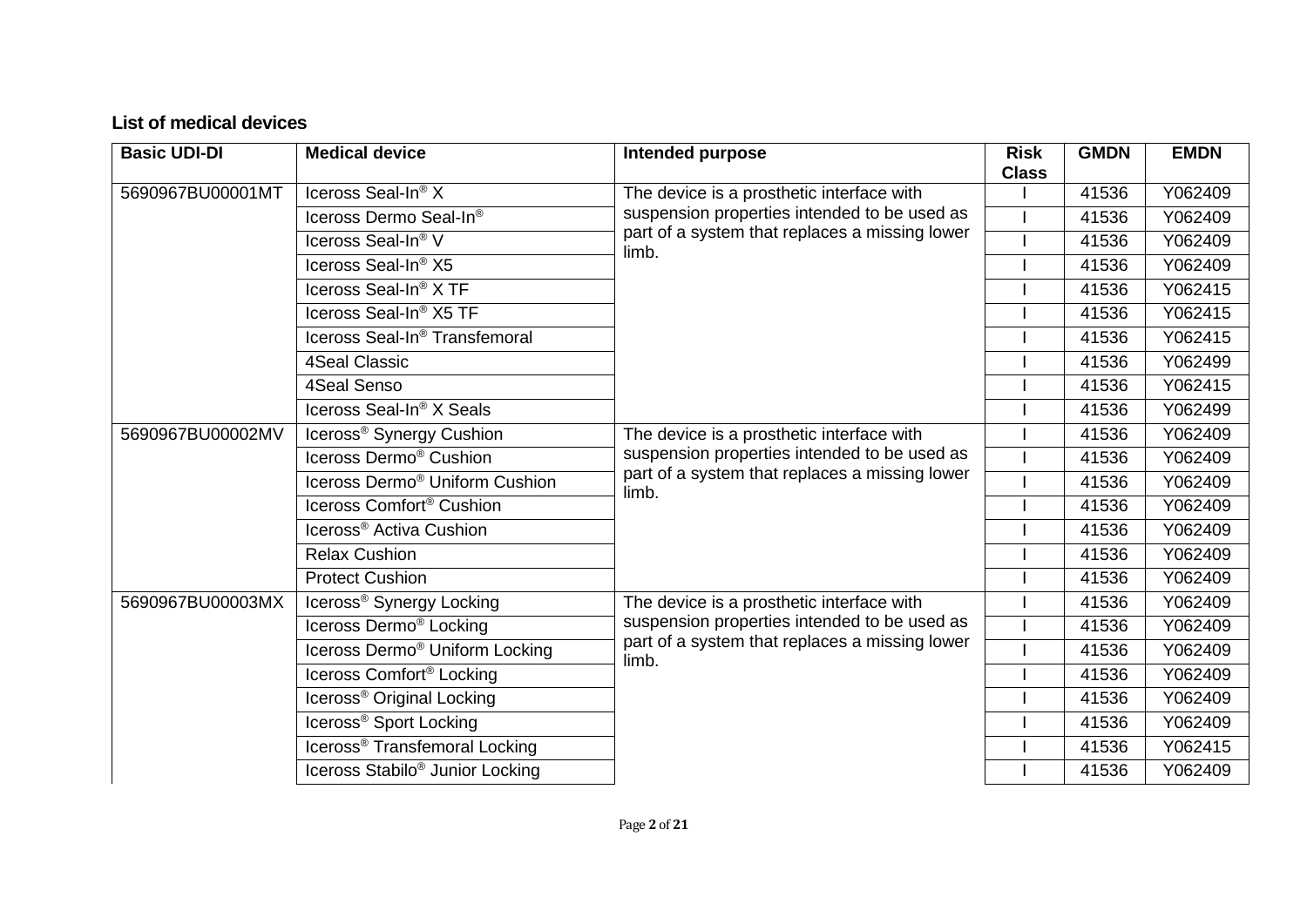|                  | Iceross Dermo <sup>®</sup> Junior Locking |                                                                                                                                                      | 41536 | Y062409 |
|------------------|-------------------------------------------|------------------------------------------------------------------------------------------------------------------------------------------------------|-------|---------|
|                  | <b>AKOS</b>                               |                                                                                                                                                      | 41536 | Y062415 |
|                  | <b>Relax Transfemoral</b>                 |                                                                                                                                                      | 41536 | Y062415 |
|                  | <b>Relax Locking</b>                      |                                                                                                                                                      | 41536 | Y062409 |
|                  | Sensitive Locking                         |                                                                                                                                                      | 41536 | Y062409 |
|                  | Soft C                                    |                                                                                                                                                      | 41536 | Y062409 |
|                  | <b>Protect Locking</b>                    |                                                                                                                                                      | 41536 | Y062409 |
|                  | First                                     |                                                                                                                                                      | 41536 | Y062409 |
|                  | Aspire Locking                            |                                                                                                                                                      | 41536 | Y062499 |
| 5690967BU00004MZ | Iceross® Upper-X Locking                  | The device is a prosthetic interface with<br>suspension properties intended to be used as<br>part of a system that replaces a missing upper<br>limb. | 41536 | Y061899 |
| 5690967BU00005N3 | Iceform <sup>®</sup> Locking Liner        | The device is a prosthetic interface with<br>suspension properties intended to be used as<br>part of a system that replaces a missing lower<br>limb. | 41536 | Y062409 |
| 5690967BU00006N5 | Iceross <sup>®</sup> Sleeve               | The device is a prosthetic interface with                                                                                                            | 64715 | Y062409 |
|                  | Iceflex <sup>®</sup> Balance Sleeve       | suspension properties intended to be used as<br>part of a system that replaces a missing lower<br>limb.                                              | 64715 | Y062409 |
| 5690967BU00007N7 | Iceform <sup>®</sup> Sleeve               | The device is a prosthetic interface with                                                                                                            | 64715 | Y062409 |
|                  | <b>Genu Sleeve</b>                        | suspension properties intended to be used as<br>part of a system that replaces a missing lower<br>limb.                                              | 64715 | Y062409 |
| 5690967BU00008N9 | Iceross <sup>®</sup> Distal Cup           | The device is a prosthetic interface intended to                                                                                                     | 41536 | Y062499 |
|                  | Iceross <sup>®</sup> Pads                 | be used as part of a system that replaces a                                                                                                          | 41536 | Y062499 |
|                  | Pressure pads                             | missing lower limb.                                                                                                                                  | 41536 | Y062499 |
| 5690967BU00009NB | Iceross <sup>®</sup> Interface Sheath     | The device is intended to be used for<br>prosthetic socket donning.                                                                                  | 41536 | Y062499 |
| 5690967BU00010MU | Iceross <sup>®</sup> Socks                | The device is intended to be used for                                                                                                                | 41536 | Y062499 |
|                  | Iceross Seal-In® Socks                    | accommodating residual limb volume                                                                                                                   | 41536 | Y062499 |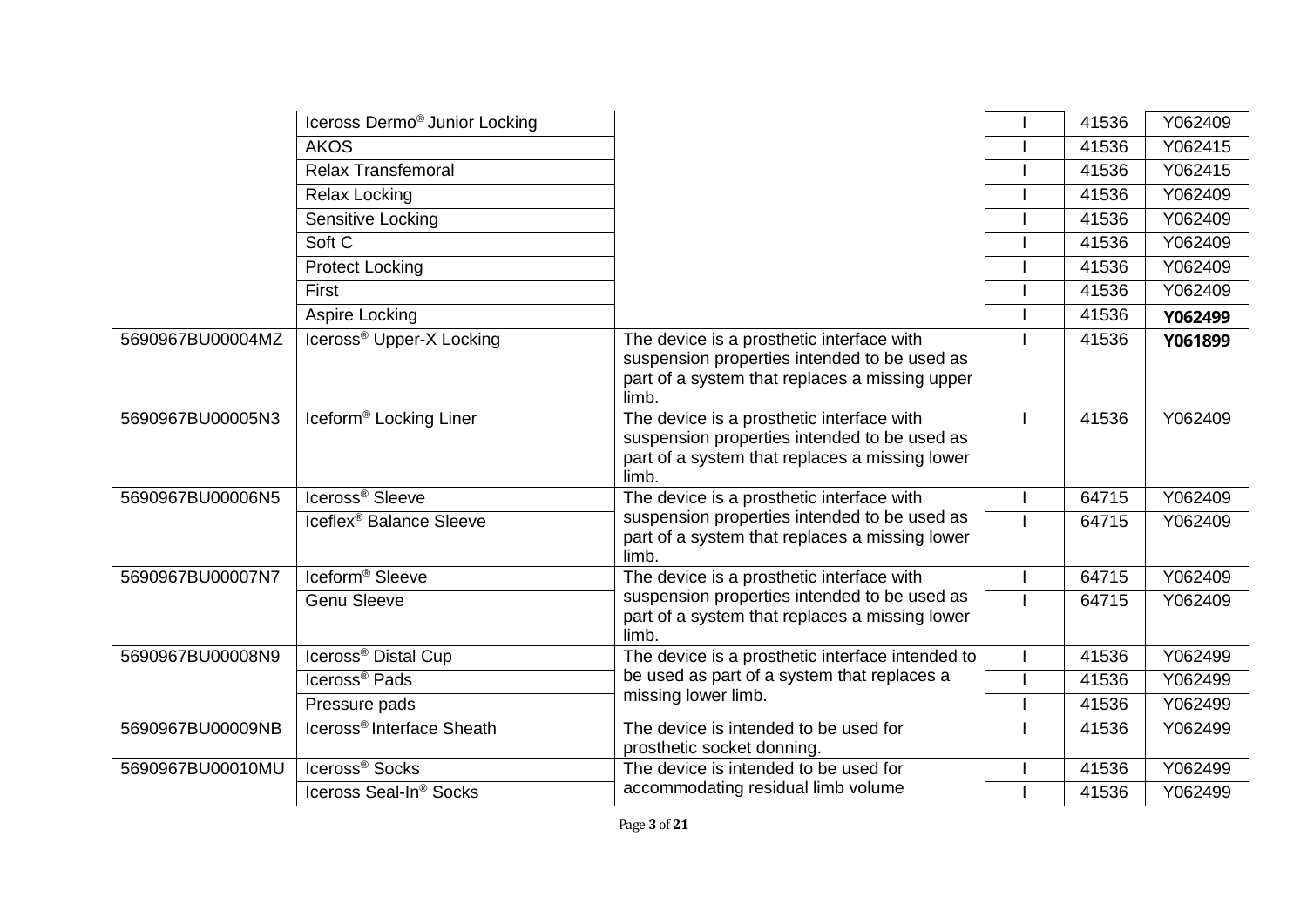|                  | <b>Volume Compensation Sock</b>                  | reduction.                                                                                                                                           | 41536  | Y062499 |
|------------------|--------------------------------------------------|------------------------------------------------------------------------------------------------------------------------------------------------------|--------|---------|
| 5690967BU00011MW | Iceform <sup>®</sup> Cushion Liner               | The device is a prosthetic interface with<br>suspension properties intended to be used as<br>part of a system that replaces a missing lower<br>limb. | 41536  | Y062409 |
| 5690967BU00012MY | Iceross <sup>®</sup> Direct Casting Liner        | The device is intended to both fabricate and                                                                                                         | 41536  | Y062409 |
|                  | <b>Direct Socket Tool Kit</b>                    | become a socket. The socket is intended as a                                                                                                         | 64714  | Y0699   |
|                  | Össur Brim                                       | part of a prosthetic system that replaces a<br>missing lower limb.                                                                                   | 64714  | Y062415 |
|                  | <b>Direct Socket TT</b>                          | 64714                                                                                                                                                | Y62409 |         |
|                  | <b>Direct Socket TF</b>                          |                                                                                                                                                      | 64714  | Y062415 |
| 5690967BU00013N2 | Iceross Seal-In <sup>®</sup> X Locking           | The device is a prosthetic interface with<br>suspension properties intended to be used as<br>part of a system that replaces a missing lower<br>limb. | 41536  | Y062409 |
| 5690967BU00014N4 | Iceross <sup>®</sup> Post-Op TT                  | The device is intended to compress the                                                                                                               | 41536  | Y062409 |
|                  | Iceross <sup>®</sup> Post-Op TF                  | residual limb as part of post-operative<br>treatment after amputation.                                                                               | 41536  | Y062415 |
| 5690967BU00015N6 | Össur Rigid Dressing                             | The device is intended to immobilize, protect<br>and control post-operative edema in the<br>residual limb.                                           | 35358  | Y062499 |
| 5690967BU00016N8 | Rebound <sup>®</sup> Knee                        | The device is intended for external support or                                                                                                       | 41065  | Y061209 |
|                  | Formfit <sup>®</sup> Hinged Knees                | stabilization of the knee.                                                                                                                           | 41065  | Y061209 |
|                  | Formfit® Knee Hinged Lateral J                   |                                                                                                                                                      | 41065  | Y061209 |
|                  | <b>Neoprene Knee Sleeve</b>                      |                                                                                                                                                      | 41065  | Y061209 |
|                  | Formfit <sup>®</sup> Knee MCL                    |                                                                                                                                                      | 41065  | Y061209 |
|                  | Neoprene Hinged Knee Support                     |                                                                                                                                                      | 41065  | Y061209 |
|                  | Neoprene Knee Support with Stabilized<br>Patella |                                                                                                                                                      | 41065  | Y061209 |
|                  | Neoprene Wraparound Hinged Knee<br>Support       |                                                                                                                                                      | 41065  | Y061209 |
|                  | Formfit <sup>®</sup> ROM Knees                   |                                                                                                                                                      | 41065  | Y061209 |
| 5690967BU00017NA | Battery dummy                                    | The device is a tool for aiding the fitting, setup                                                                                                   | 64717  | Y062499 |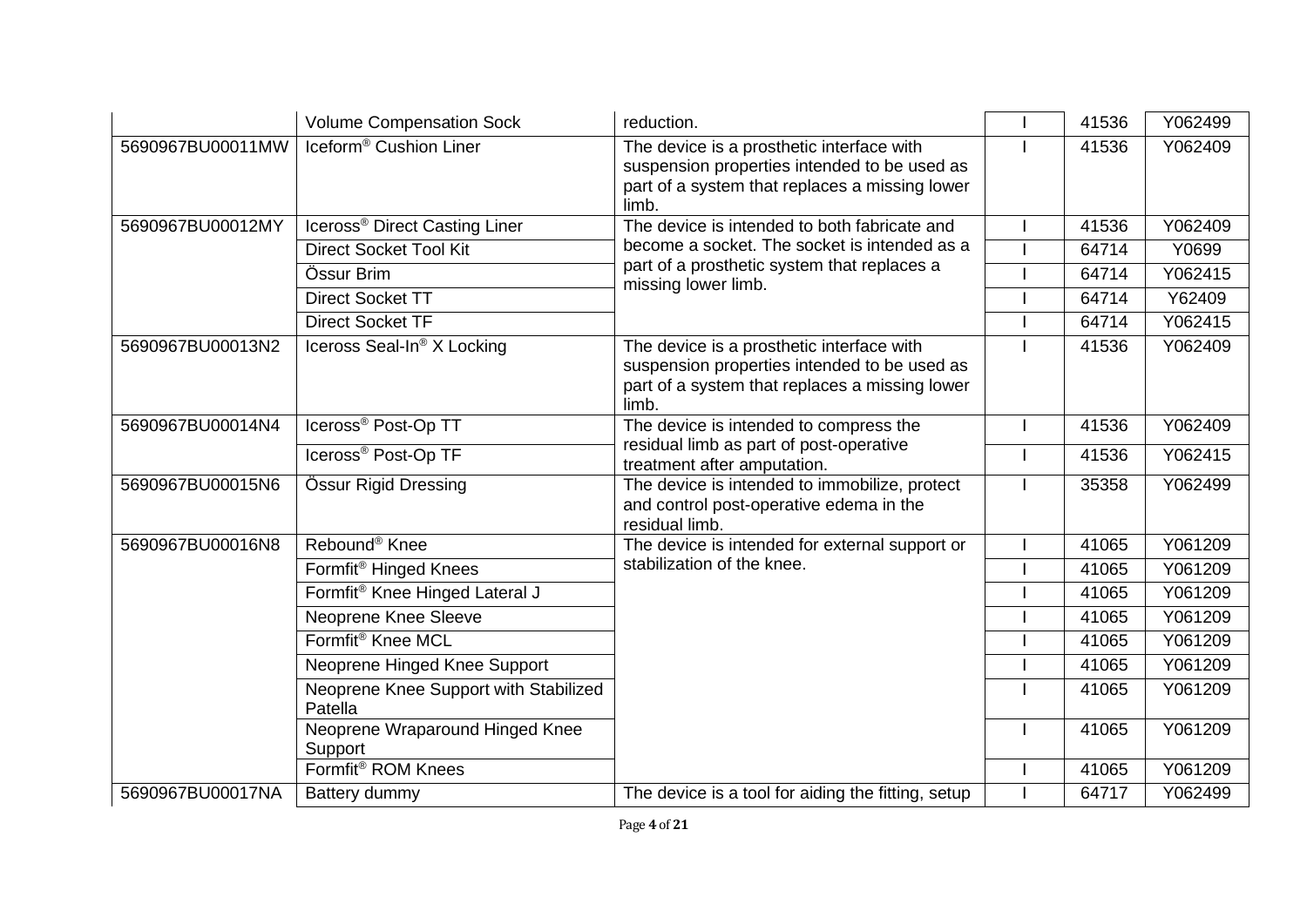|                  | Vacuum Pump for Rigid Dressing                        | or donning of a prosthetic component.                                                       | 64717 | Y062499   |
|------------------|-------------------------------------------------------|---------------------------------------------------------------------------------------------|-------|-----------|
| 5690967BU00018NC | CTi <sup>®</sup> Custom                               | The device is intended for external support,<br>stabilization and protection of the knee.   | 41065 | Y061209   |
|                  | $CTi^{\circledR}$                                     |                                                                                             | 41065 | Y061209   |
|                  | $Flex^{\circledR}$                                    |                                                                                             | 41065 | Y061209   |
|                  | C180™ Rocket                                          |                                                                                             | 41065 | Y061209   |
|                  | Paradigm <sup>®</sup>                                 |                                                                                             | 41065 | Y061209   |
|                  | Paradigm <sup>®</sup> Custom                          |                                                                                             | 41065 | Y061209   |
|                  | CTi <sup>®</sup> 3                                    |                                                                                             | 41065 | Y061209   |
| 5690967BU00019NE | FX <sup>®</sup> Patella stabilizer                    | The device is intended for external support or                                              | 41065 | Y061209   |
|                  | Formfit <sup>®</sup> Pro Knee Quest                   | stabilization of the patella.                                                               | 41065 | Y061209   |
|                  | Formfit <sup>®</sup> Tracker                          |                                                                                             | 41065 | Y061209   |
| 5690967BU00020MX | Formfit <sup>®</sup> Pro Ankle                        | The device is intended for increased<br>proprioception and compression of the ankle.        | 36206 | Y06120601 |
| 5690967BU00021MZ | <b>Elastic Abdominal Binder</b>                       | The device is intended to provide compression<br>and support to the abdominal area.         | 33031 | Y060499   |
| 5690967BU00023N5 | Miami JTO <sup>®</sup> Thoracic Extension             | The device is intended to restrict movement in<br>the low cervical and high thoracic spine. | 41453 | Y060315   |
| 5690967BU00024N7 | Front Closure Clavicle Support                        | The device is intended to pull the shoulders                                                | 13810 | Y060699   |
|                  | Figure-8 Clavicle Splint                              | back.                                                                                       | 13810 | Y060699   |
| 5690967BU00025N9 | Formfit <sup>®</sup> Tennis Elbow                     | The device is intended to relieve pain due to                                               | 41053 | Y060615   |
|                  | Airform <sup>®</sup> Tennis Elbow Support             | epicondylitis.                                                                              | 41053 | Y060615   |
|                  | Tennis Elbow Support with Hot/Cold<br>Therapy Gel Pad |                                                                                             | 41053 | Y060615   |
| 5690967BU00026NB | Innovator X <sup>®</sup> Post-Op Elbow                | The device is intended to provide controlled                                                | 41053 | Y060615   |
|                  | Rebound® Post-Op Elbow                                | range-of-motion for post-traumatic, post-<br>surgical repair of the elbow.                  | 41053 | Y060615   |
| 5690967BU00027ND | Formfit® Ankle with Speedlace                         | The device is intended to support the ankle.                                                | 36206 | Y06120601 |
|                  | Formfit <sup>®</sup> Ankle with Figure 8              |                                                                                             | 36206 | Y06120601 |
| 5690967BU00028NF | Formfit <sup>®</sup> Pro Elbow                        | The device is intended for compression and<br>pain relieve of the elbow.                    | 41053 | Y060615   |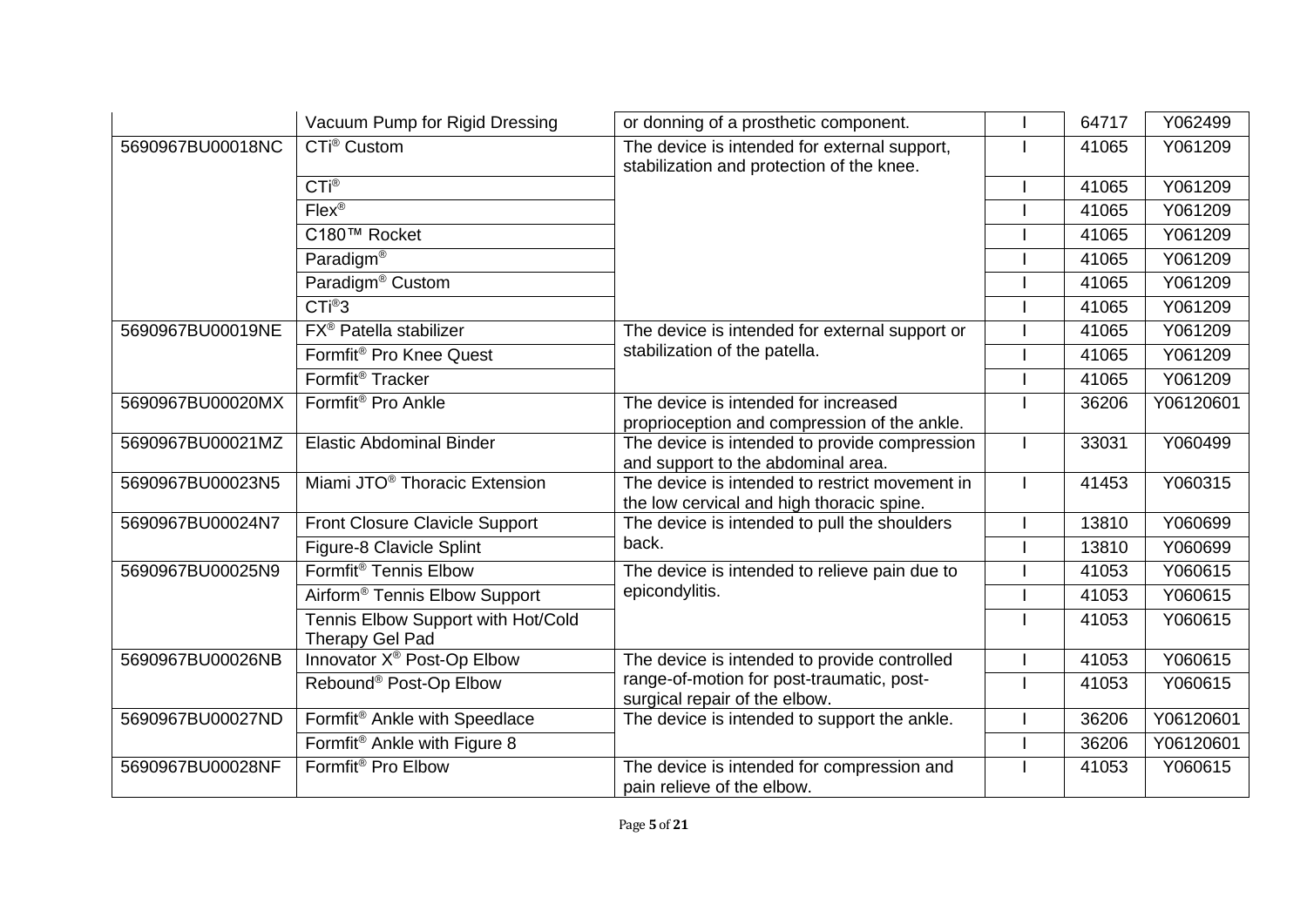| 5690967BU00029NH | Formfit <sup>®</sup> Foam Ankle Stirrup                    | The device is intended to support the ankle.                                                  | 36206 | Y06120601 |
|------------------|------------------------------------------------------------|-----------------------------------------------------------------------------------------------|-------|-----------|
|                  | Formfit <sup>®</sup> Honeycomb Ankle Stirrup               |                                                                                               | 36206 | Y06120601 |
|                  | AirForm <sup>®</sup> Universal Inflatable Ankle<br>Stirrup |                                                                                               | 36206 | Y06120601 |
|                  | AirForm <sup>®</sup> Inflatable Ankle Stirrup              |                                                                                               | 36206 | Y06120601 |
|                  | AirForm <sup>®</sup> Pre-inflated Ankle Stirrup            |                                                                                               | 36206 | Y06120601 |
|                  | <b>Gel Ankle Stirrup</b>                                   |                                                                                               | 36206 | Y06120601 |
|                  | Rebound® Ankle Brace                                       |                                                                                               | 36206 | Y06120601 |
|                  | Formfit <sup>®</sup> Ankle Stirrups                        |                                                                                               | 36206 | Y06120601 |
|                  | Formfit <sup>®</sup> Air Ankle Stirrup                     |                                                                                               | 36206 | Y06120601 |
|                  | Formfit <sup>®</sup> Gel Ankle Stirrup                     |                                                                                               | 36206 | Y06120601 |
| 5690967BU00030N2 | <b>AFO Dynamic</b>                                         | The device is intended to support drop-foot.                                                  | 36206 | Y06120602 |
|                  | <b>AFO Light</b>                                           |                                                                                               | 36206 | Y06120602 |
|                  | Foot-Up®                                                   |                                                                                               | 36206 | Y06120601 |
|                  | Rebound Foot-Up®                                           |                                                                                               | 36206 | Y06120601 |
|                  | <b>AFO Leaf Spring</b>                                     |                                                                                               | 36206 | Y06120601 |
| 5690967BU00031N4 | Formfit® Night Splint                                      | The device is intended to keep the foot/ankle                                                 | 36206 | Y06120601 |
|                  | Exoform <sup>®</sup> Dorsal Night Splint                   | in a neutral position.                                                                        | 36206 | Y06120601 |
|                  | AirForm <sup>®</sup> Night Splint                          |                                                                                               | 36206 | Y06120601 |
| 5690967BU00032N6 | Rebound <sup>®</sup> Air Walker                            | The device is intended for immobilization of                                                  | 36206 | Y06120601 |
|                  | Rebound® Air Walker LT                                     | the foot and ankle.                                                                           | 36206 | Y06120601 |
|                  | Formfit <sup>®</sup> Walker                                |                                                                                               | 36206 | Y06120601 |
|                  | Formfit <sup>®</sup> Walker Air                            |                                                                                               | 36206 | Y06120601 |
|                  | <b>Pediatric Walker</b>                                    |                                                                                               | 36206 | Y06120601 |
|                  | <b>Metal Strut Air Walker</b>                              |                                                                                               | 36206 | Y06120601 |
| 5690967BU00033N8 | Rebound <sup>®</sup> Hip                                   | The device is intended for motion restriction of<br>the hip.                                  | 36228 | Y061215   |
| 5690967BU00034NA | Unloader <sup>®</sup> Hip                                  | The device is intended for external rotation,<br>abduction and/or compression around the hip. | 36228 | Y061215   |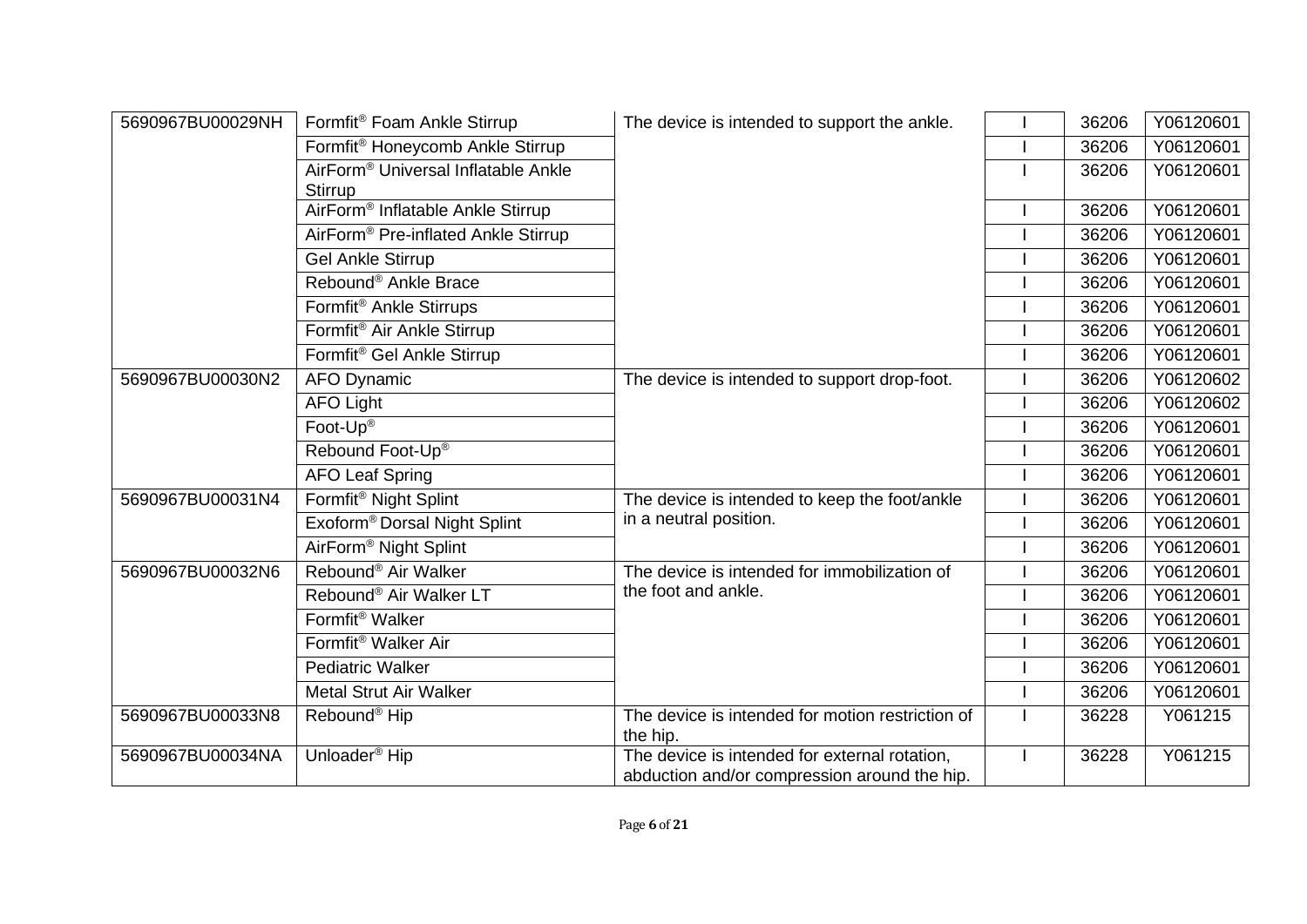| 5690967BU00035NC | Rebound <sup>®</sup> Cartilage                  | The device is intended for external support or | 41065 | Y061209 |
|------------------|-------------------------------------------------|------------------------------------------------|-------|---------|
|                  | Rebound <sup>®</sup> DUAL Custom                | stabilization of the knee.                     | 41065 | Y061209 |
|                  | Rebound <sup>®</sup> Cartilage Custom           |                                                | 41065 | Y061209 |
|                  | Rebound <sup>®</sup> DUAL                       |                                                | 41065 | Y061209 |
|                  | Extreme <sup>®</sup>                            |                                                | 41065 | Y061209 |
|                  | Rebound <sup>®</sup> DUAL ST Custom             |                                                | 41065 | Y061209 |
|                  | Rebound® DUAL ST                                |                                                | 41065 | Y061209 |
|                  | SmartDosing <sup>®</sup> kit                    |                                                | 41065 | Y061209 |
|                  | Rebound® DUAL Recover                           |                                                | 41065 | Y061209 |
|                  | Rebound <sup>®</sup> DUAL Basic                 |                                                | 41065 | Y061209 |
|                  | Rebound <sup>®</sup> DUAL Basic ST              |                                                | 41065 | Y061209 |
| 5690967BU00036NE | Formfit <sup>®</sup> Knee Immobilizer           | The device is intended to immobilize the knee. | 12099 | Y061209 |
|                  | Exoform <sup>®</sup> Knee Immobilizer           |                                                | 12099 | Y061209 |
|                  | Rebound <sup>®</sup> Post-Op Knee               |                                                | 12099 | Y061209 |
|                  | Formfit <sup>®</sup> Post-Op Knee               |                                                | 12099 | Y061209 |
|                  | Rebound <sup>®</sup> Knee Immobilizer Universal |                                                | 12099 | Y061209 |
| 5690967BU00037NG | Unloader One <sup>®</sup>                       | The device is intended for unicompartmental    | 41065 | Y061209 |
|                  | Unloader One <sup>®</sup> Custom                | unloading of the knee.                         | 41065 | Y061209 |
|                  | Unloader One <sup>®</sup> Plus                  |                                                | 41065 | Y061209 |
|                  | Unloader <sup>®</sup> Custom                    |                                                | 41065 | Y061209 |
|                  | Unloader <sup>®</sup> Spirit                    |                                                | 41065 | Y061209 |
|                  | CTi <sup>®</sup> OA                             |                                                | 41065 | Y061209 |
|                  | Formfit <sup>®</sup> OA Wraparound              |                                                | 41065 | Y061209 |
|                  | Unloader One <sup>®</sup> Lite                  |                                                | 41065 | Y061209 |
|                  | Formfit <sup>®</sup> Pro Knee OA                |                                                | 41065 | Y061209 |
|                  | Unloader One <sup>®</sup> X                     |                                                | 41065 | Y061209 |
|                  | Unloader One <sup>®</sup> X Custom              |                                                | 41065 | Y061209 |
|                  | Formfit <sup>®</sup> OA Ease                    |                                                | 41065 | Y061209 |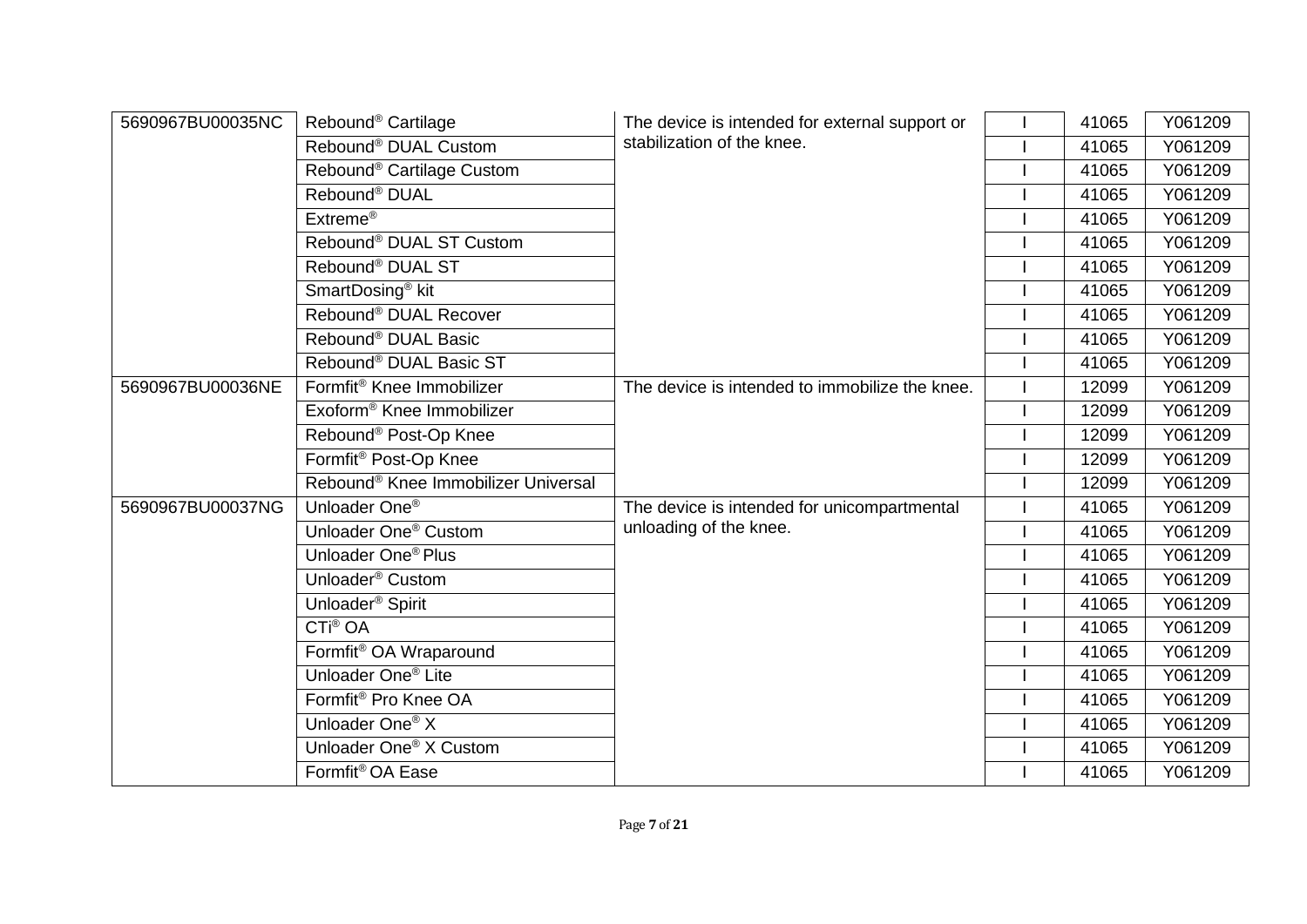| 5690967BU00038NJ | Formfit <sup>®</sup> Back Support               | The device is intended to provide gross                                                                | 33031 | Y060308 |
|------------------|-------------------------------------------------|--------------------------------------------------------------------------------------------------------|-------|---------|
|                  | Formfit <sup>®</sup> Back Support Air           | immobilization of the lumbar spine and/or                                                              | 33031 | Y060308 |
|                  | Miami LSO <sup>™</sup>                          | compression.                                                                                           | 33031 | Y060308 |
|                  | OAM Rigid Lumbar™                               |                                                                                                        | 33031 | Y060308 |
|                  | Formfit <sup>®</sup> Pro Back                   |                                                                                                        | 33031 | Y060308 |
| 5690967BU00039NL | Temporary Hernia Support                        | The device is intended to provide support over<br>the lumbar spine.                                    | 33031 | Y060406 |
| 5690967BU00040N5 | <b>Dual Maternity Belt</b>                      | The device is intended to provide sacroiliac<br>and supra pubic support and reduce lower<br>back pain. | 33031 | Y060303 |
| 5690967BU00041N7 | <b>Universal Elastic Rib Belt</b>               | The device is intended to support the rib cage.                                                        | 41042 | Y060307 |
| 5690967BU00042N9 | Formfit <sup>®</sup> Wrist                      | The device is intended to restrict motion of the                                                       | 41459 | Y060612 |
|                  | Formfit <sup>®</sup> Thumb                      | wrist and/or thumb.                                                                                    | 41459 | Y060613 |
|                  | Formfit <sup>®</sup> Universal Wrist            |                                                                                                        | 41459 | Y060612 |
|                  | Exoform <sup>®</sup> Wrist                      |                                                                                                        | 41459 | Y060612 |
|                  | Exoform <sup>®</sup> Carpal Tunnel Wrist        |                                                                                                        | 41459 | Y060613 |
|                  | Universal Thumb Splint                          |                                                                                                        | 41459 | Y060613 |
|                  | <b>Elastic Thumb Spica</b>                      |                                                                                                        | 41459 | Y060613 |
|                  | Wrist / Thumb Brace                             |                                                                                                        | 41459 | Y060613 |
|                  | Spectra <sup>®</sup> Wrist Brace                |                                                                                                        | 41459 | Y060612 |
|                  | Formfit <sup>®</sup> Universal Thumb            |                                                                                                        | 41459 | Y060613 |
|                  | <b>Wrist Brace</b>                              |                                                                                                        | 41459 | Y060612 |
|                  | Thumb Spica                                     |                                                                                                        | 41459 | Y060613 |
| 5690967BU00043NB | Formfit <sup>®</sup> Thumb OA Night             | The device is intended to stabilize the thumb.                                                         | 41459 | Y060613 |
|                  | Formfit <sup>®</sup> Thumb OA Day               |                                                                                                        | 41459 | Y060613 |
| 5690967BU00044ND | K2 Sensation <sup>®</sup> with D/P Flexion      | The device is intended as a part of a                                                                  | 64724 | Y062403 |
|                  | Flex-Foot Balance <sup>®</sup> with D/P Flexion | prosthetic system that replaces the foot and                                                           | 64724 | Y062403 |
|                  | Pro-Flex <sup>®</sup> LP Align                  | ankle function of a missing lower limb.                                                                | 64723 | Y062403 |
| 5690967BU00045NF | Balance <sup>™</sup> Foot J                     | The device is intended as a part of a                                                                  | 64723 | Y062403 |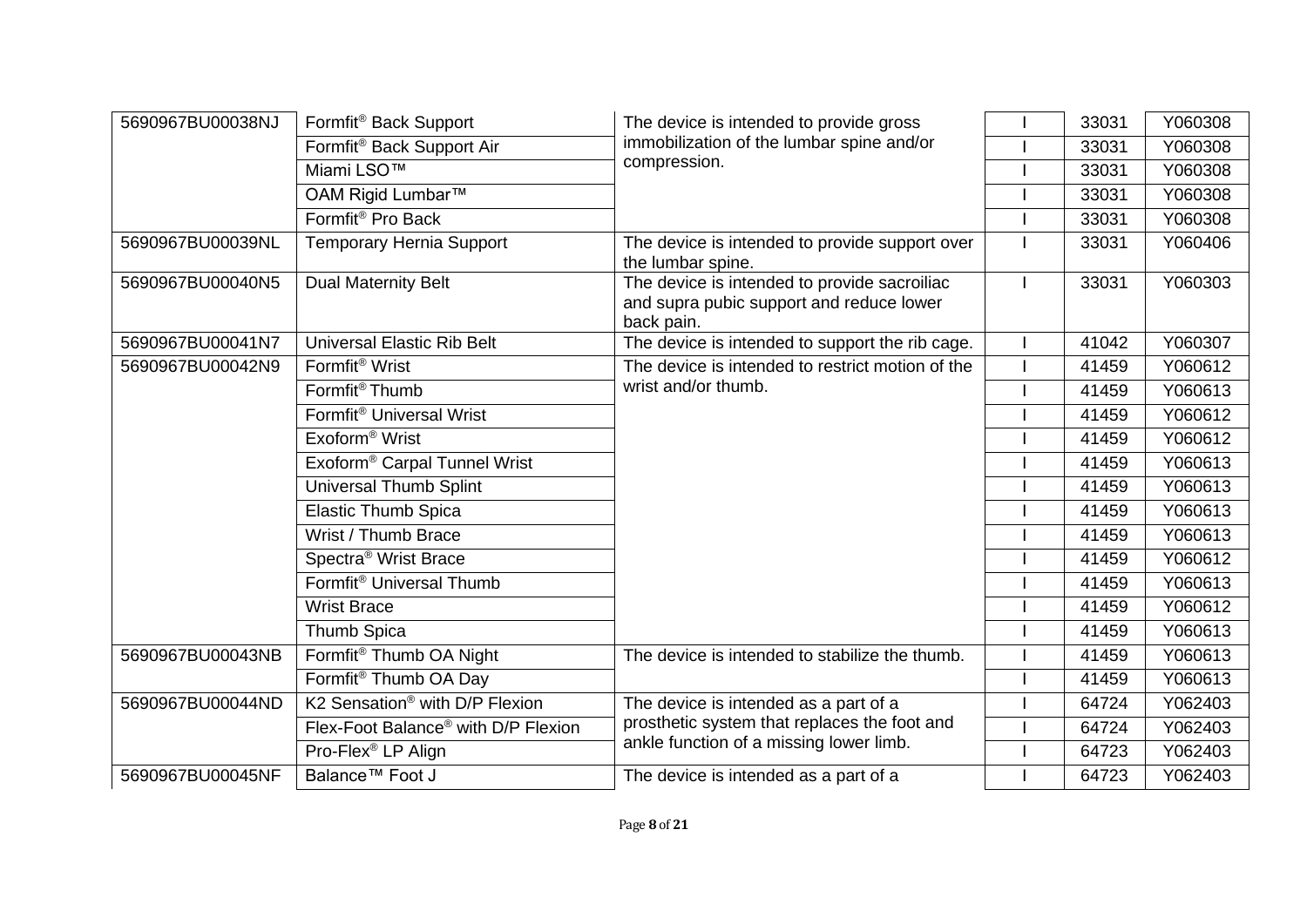|                  | Flex-Foot Assure <sup>®</sup>         | prosthetic system that replaces the foot and                                            | 64723 | Y062403 |
|------------------|---------------------------------------|-----------------------------------------------------------------------------------------|-------|---------|
|                  | Cheetah <sup>®</sup> Xplore           | ankle function of a missing lower limb.                                                 | 64723 | Y062403 |
|                  | Vari-Flex <sup>®</sup> Modular        |                                                                                         | 64723 | Y062403 |
|                  | Vari-Flex <sup>®</sup>                |                                                                                         | 64723 | Y062403 |
|                  | LP Vari-Flex®                         |                                                                                         | 64723 | Y062403 |
|                  | Vari-Flex <sup>®</sup> Junior         |                                                                                         | 64723 | Y062403 |
|                  | Flex-Foot <sup>®</sup> Junior         |                                                                                         | 64723 | Y062403 |
|                  | Cheetah <sup>®</sup> Xplore Junior    |                                                                                         | 64723 | Y062403 |
|                  | Aspire <sup>™</sup> Foot              |                                                                                         | 64723 | Y062403 |
|                  | Balance <sup>™</sup> Foot S           |                                                                                         | 64723 | Y062403 |
| 5690967BU00046NH | Pro-Flex <sup>®</sup> Pivot           | The device is intended as a part of a                                                   | 64723 | Y062403 |
|                  | Pro-Flex <sup>®</sup> XC              | prosthetic system that replaces the foot and                                            | 64723 | Y062403 |
|                  | Pro-Flex <sup>®</sup> LP              | ankle function of a missing lower limb.                                                 | 64723 | Y062403 |
| 5690967BU00047NK | Flex-Symes™                           | The device is intended as a part of a                                                   | 64723 | Y062403 |
|                  | Chopart                               | prosthetic system that replaces the foot and<br>ankle function of a missing lower limb. | 64723 | Y062403 |
| 5690967BU00049NP | Flex-Foot Balance®                    | The device is intended as a part of a                                                   | 64723 | Y062403 |
|                  | Talux <sup>®</sup>                    | prosthetic system that replaces the foot and                                            | 64723 | Y062403 |
|                  | K <sub>2</sub> Sensation <sup>®</sup> | ankle function of a missing lower limb.                                                 | 64723 | Y062403 |
| 5690967BU00050N8 | Flex-Run™                             | The device is intended as a part of a                                                   | 64723 | Y062403 |
|                  | Flex-Foot Cheetah <sup>®</sup>        | prosthetic system that replaces the foot and                                            | 64723 | Y062403 |
|                  | Cheetah <sup>®</sup> Xtreme           | ankle function of a missing lower limb.                                                 | 64723 | Y062403 |
|                  | Cheetah <sup>®</sup> Xtend            |                                                                                         | 64723 | Y062403 |
|                  | Cheetah <sup>®</sup> Junior           |                                                                                         | 64723 | Y062403 |
|                  | Flex-Run™ Junior                      |                                                                                         | 64723 | Y062403 |
|                  | Cheetah <sup>®</sup> Xceed            |                                                                                         | 64723 | Y062403 |
|                  | Cheetah <sup>®</sup> Xcel             |                                                                                         | 64723 | Y062403 |
|                  | Cheetah <sup>®</sup> Xpanse           |                                                                                         | 64723 | Y062403 |
| 5690967BU00051NA | Re-Flex Rotate™                       | The device is intended as a part of a                                                   | 64723 | Y062403 |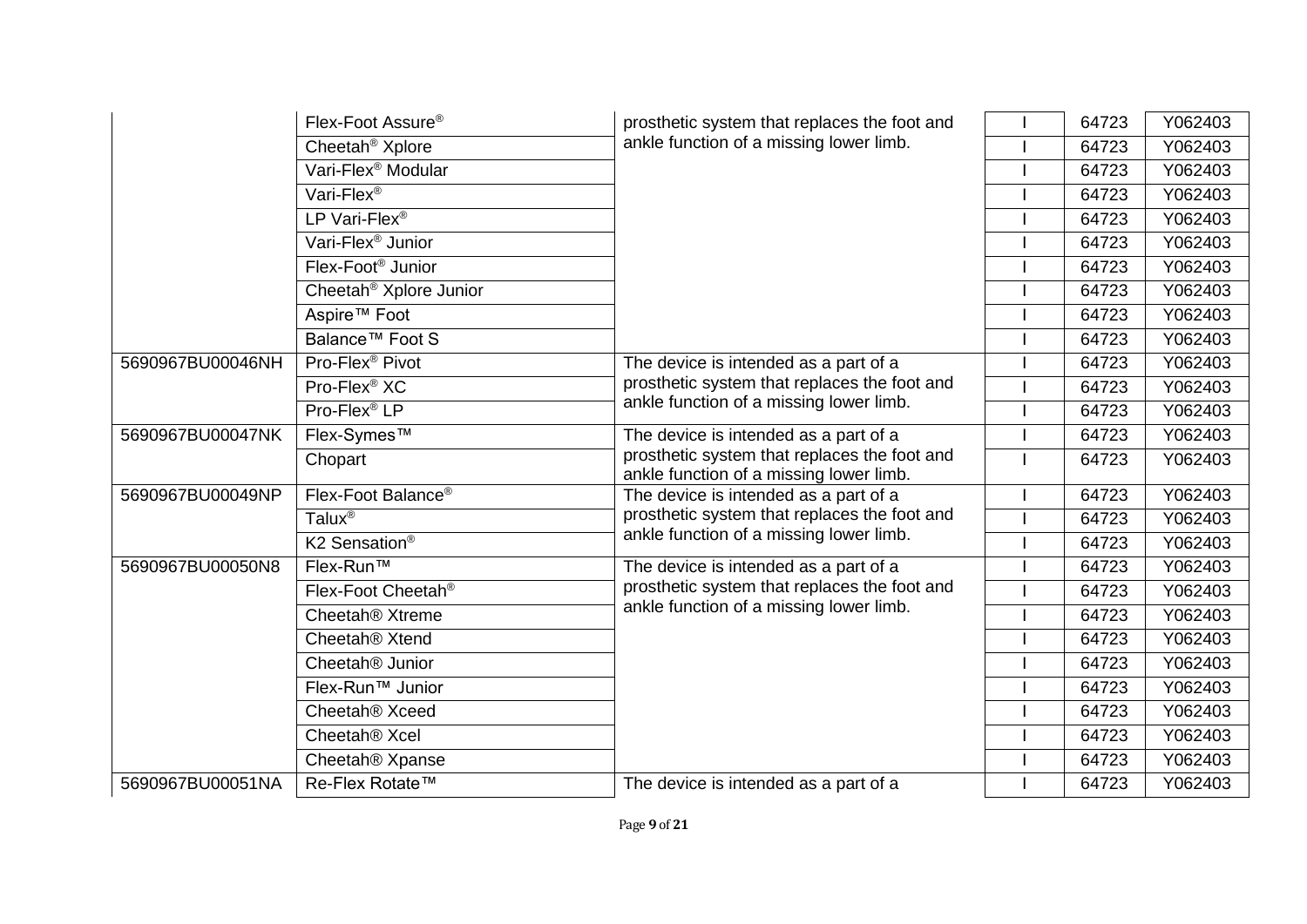|                  | Re-Flex Shock™                       | prosthetic system that replaces the foot and  | 64723 | Y062403 |
|------------------|--------------------------------------|-----------------------------------------------|-------|---------|
|                  | Pro-Flex <sup>®</sup> XC Torsion     | ankle function of a missing lower limb.       | 64723 | Y062403 |
|                  | Pro-Flex <sup>®</sup> LP Torsion     |                                               | 64723 | Y062403 |
|                  | Balance <sup>™</sup> Foot S Torsion  |                                               | 64723 | Y062403 |
| 5690967BU00054NG | Total Knee <sup>®</sup> 1900         | The device is intended as a part of a         | 64718 | Y062415 |
|                  | Total Knee <sup>®</sup> 2000         | prosthetic system that replaces knee function | 64719 | Y062415 |
|                  | Total Knee <sup>®</sup> 2100         | of a missing lower limb.                      | 64719 | Y062415 |
|                  | Cheetah <sup>®</sup> Knee            |                                               | 64719 | Y062415 |
|                  | Total Knee <sup>®</sup> Junior       |                                               | 64718 | Y062415 |
|                  | Balance™ Knee OFM1                   |                                               | 64718 | Y062415 |
|                  | Balance <sup>™</sup> Knee OM8        |                                               | 64718 | Y062415 |
|                  | OH <sub>5</sub> Knee                 |                                               | 64719 | Y062415 |
|                  | OH7 Knee                             |                                               | 64719 | Y062415 |
|                  | OHP3 Knee                            |                                               | 64719 | Y062415 |
|                  | OP5 Knee                             |                                               | 64719 | Y062415 |
|                  | Paso Knee                            |                                               | 64719 | Y062415 |
|                  | OP2 Knee                             |                                               | 64719 | Y062415 |
|                  | Aspire <sup>™</sup> M2               |                                               | 64718 | Y062415 |
|                  | Aspire <sup>™</sup> H1               |                                               | 64719 | Y062415 |
|                  | Aspire <sup>™</sup> P1               |                                               | 64719 | Y062415 |
| 5690967BU00055NJ | Mauch <sup>®</sup> Knee              | The device is intended as a part of a         | 64719 | Y062415 |
|                  | Mauch <sup>®</sup> Knee Plus         | prosthetic system that replaces knee function | 64719 | Y062415 |
|                  | OP4 Knee                             | of a missing lower limb.                      | 64719 | Y062415 |
|                  | Haiti Knee                           |                                               | 64718 | Y062415 |
|                  | Aspire <sup>™</sup> M3               |                                               | 64718 | Y062415 |
| 5690967BU00056NL | i-Limb <sup>®</sup> Access           | The device is intended as a part of a         | 41497 | Y061803 |
|                  | i-Limb <sup>®</sup> Quantum titanium | prosthetic system that replaces function of a | 41497 | Y061803 |
|                  | i-Limb <sup>®</sup> Access titanium  | missing upper limb.                           | 41497 | Y061803 |
|                  |                                      |                                               |       |         |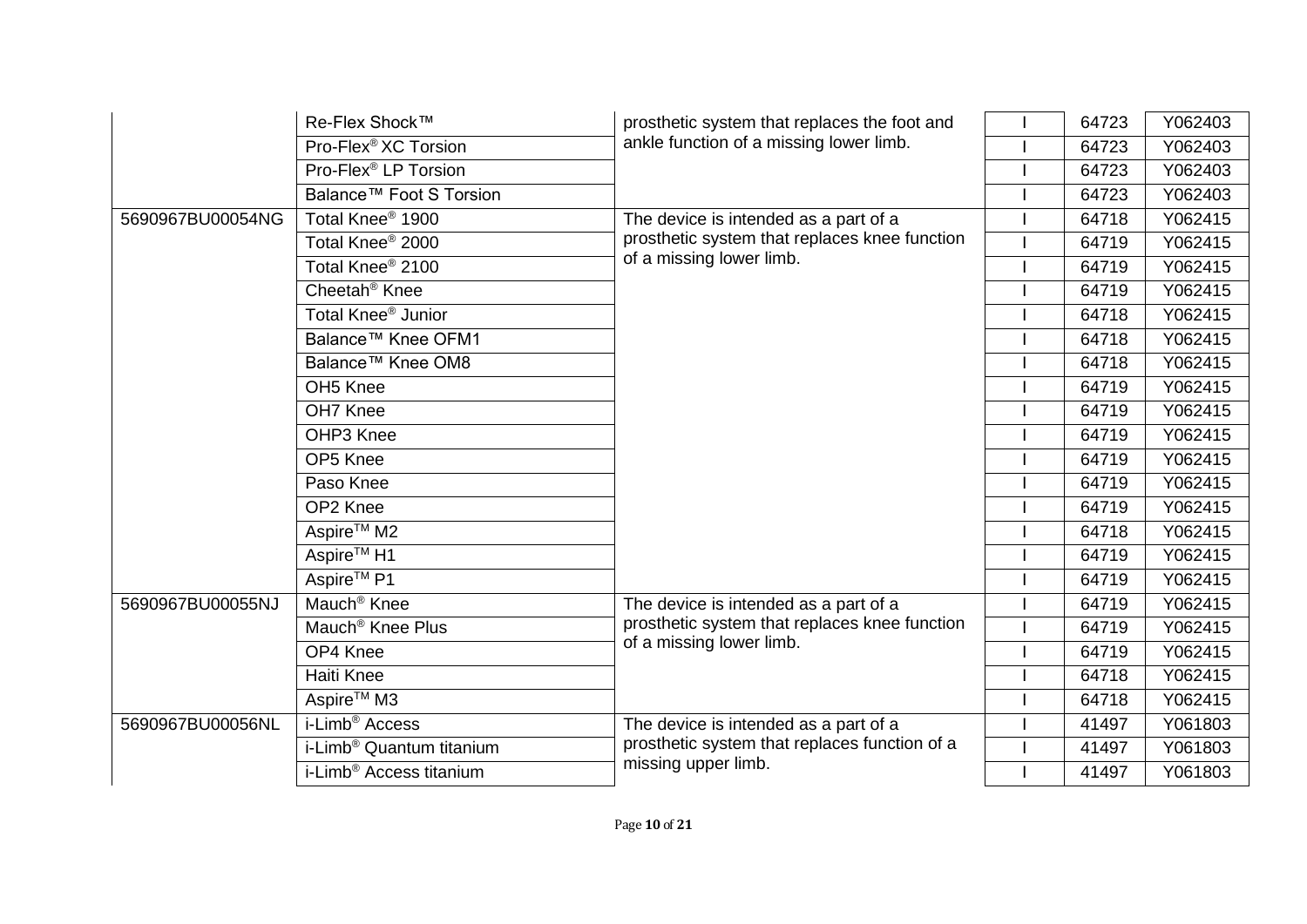|                  | i-Digits™ Quantum                        |                                                                                                                     | 41486 | Y061803 |
|------------------|------------------------------------------|---------------------------------------------------------------------------------------------------------------------|-------|---------|
|                  | i-Limb <sup>®</sup> Quantum              |                                                                                                                     | 41497 | Y061803 |
|                  | i-Limb <sup>®</sup> Ultra                |                                                                                                                     | 41497 | Y061803 |
|                  | i-Limb <sup>®</sup> Ultra titanium       |                                                                                                                     | 41497 | Y061803 |
|                  | i-Digits <sup>™</sup>                    |                                                                                                                     | 41486 | Y061803 |
|                  | i-Digits™ Access                         |                                                                                                                     | 41486 | Y061803 |
|                  | i-Limb Wrist                             |                                                                                                                     | 41091 | Y061809 |
| 5690967BU00058NQ | Unity <sup>®</sup>                       | The device is intended as a part of a<br>prosthetic system that provides suspension via<br>subatmospheric pressure. | 64716 | Y062499 |
| 5690967BU00059NS | <b>Comfort SCS</b>                       | The device is intended to provide compression<br>therapy.                                                           | 42811 | Y062499 |
| 5690967BU00060NB | <b>Locking Knee</b>                      | The device is intended as a part of a                                                                               | 64718 | Y062415 |
|                  | Balance™ Knee OFM2                       | prosthetic system that replaces knee function                                                                       | 64718 | Y062415 |
|                  | Aspire <sup>™</sup> M1                   | of a missing lower limb.                                                                                            | 64718 | Y062415 |
| 5690967BU00061ND | Dual Density Shin Fairing                | The device is intended to protect the                                                                               | 64737 | Y062703 |
|                  | <b>Single Density Shin Fairing Block</b> | prosthesis and/or to restore the appearance of                                                                      | 64737 | Y062703 |
|                  | <b>Continuous Cosmetic Foam</b>          | a missing limb.                                                                                                     | 64737 | Y062703 |
|                  | Shin Foam                                |                                                                                                                     | 64737 | Y062703 |
|                  | Season Guard                             |                                                                                                                     | 64736 | Y090399 |
|                  | Knee cap, jr                             |                                                                                                                     | 64736 | Y090399 |
|                  | Knee caps                                |                                                                                                                     | 64736 | Y090399 |
|                  | Discontinuous cosmetic foam              |                                                                                                                     | 64737 | Y062703 |
|                  | Calf cosmesis                            |                                                                                                                     | 64737 | Y062703 |
|                  | Shin Ferrule For Balance Knee            |                                                                                                                     | 64736 | Y062499 |
|                  | Shin Fairing, Black                      |                                                                                                                     | 64736 | Y062499 |
|                  | Junior Shin Ferrule                      |                                                                                                                     | 64736 | Y062499 |
|                  | Livingskin <sup>®</sup>                  |                                                                                                                     | 41078 | Y061803 |
| 5690967BU00063NH | Miami Lumbar <sup>®</sup> Posteo         | The device is intended to provide gross                                                                             | 43445 | Y060309 |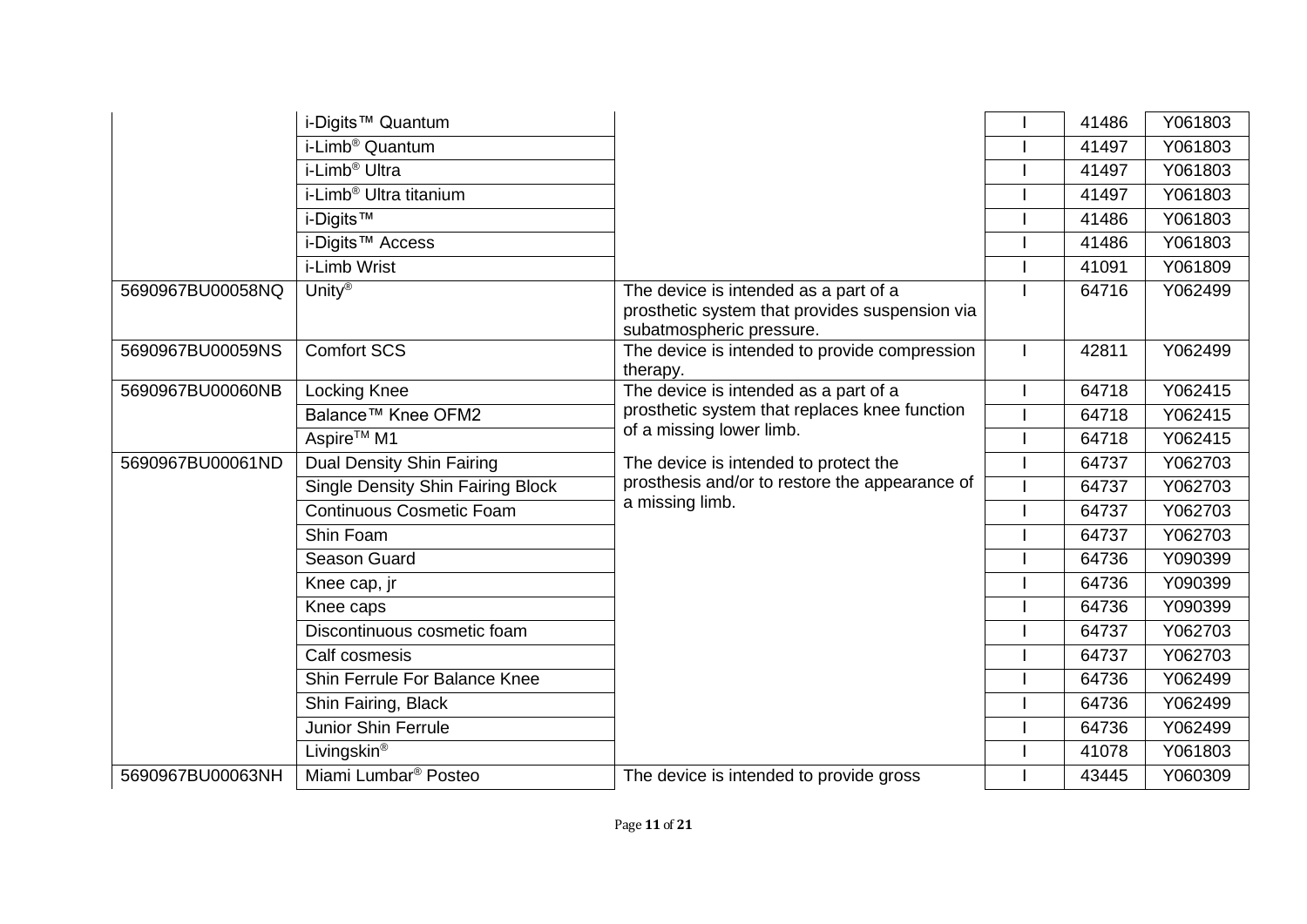|                  | Miami TLSO <sup>™</sup> 464                                | immobilization of the thoracic and lumbar    | 43445 | Y060309 |
|------------------|------------------------------------------------------------|----------------------------------------------|-------|---------|
|                  | Miami TLSO <sup>™</sup> 456                                | spine.                                       | 43445 | Y060309 |
| 5690967BU00065NM | Bergschultz Universal Arm Sling                            | The device is intended to hold the arm in an | 13622 | Y060630 |
|                  | <b>Pediatric Universal Arm Sling</b>                       | elevated fixed position.                     | 13622 | Y060630 |
|                  | Premium Padded Arm Sling                                   |                                              | 13622 | Y060630 |
|                  | Premium Contact Closure Arm Sling                          |                                              | 13622 | Y060630 |
|                  | <b>Buckle Closure Arm Sling</b>                            |                                              | 13622 | Y060630 |
|                  | High Arm Sling                                             |                                              | 13622 | Y060630 |
|                  | Monitor Arm Sling                                          |                                              | 13622 | Y060630 |
| 5690967BU00066NP | Sling and Swathe                                           | The device is intended to immobilize the     | 12101 | Y060621 |
|                  | Formfit® Shoulder Brace                                    | shoulder and/or elbow.                       | 12101 | Y060621 |
|                  | <b>Shoulder Abduction Sling</b>                            |                                              | 12101 | Y060621 |
|                  | Premium Shoulder Immobiliser                               |                                              | 12101 | Y060621 |
|                  | Padded Strap Shoulder Immobilizer                          |                                              | 12101 | Y060621 |
|                  | Premium Shoulder Immobilizer                               |                                              | 12101 | Y060621 |
| 5690967BU00067NR | Rebound <sup>®</sup> PCL Custom                            | The device is intended for dynamic support   | 41065 | Y061209 |
|                  | Rebound <sup>®</sup> ACL Custom                            | and stabilization of ligaments of the knee.  | 41065 | Y061209 |
|                  | Rebound <sup>®</sup> PCL                                   |                                              | 41065 | Y061209 |
|                  | Rebound <sup>®</sup> ACL                                   |                                              | 41065 | Y061209 |
| 5690967BU00068NT | Miami $\overline{J^{\circledR}}$                           | The device is intended to provide gross      | 41039 | Y060312 |
|                  | Papoose <sup>®</sup>                                       | immobilization to the cervical spine.        | 41032 | Y060312 |
|                  | Miami Jr®                                                  |                                              | 41039 | Y060312 |
|                  | Philadelphia <sup>®</sup> Adjustable Tracheotomy<br>Collar |                                              | 41039 | Y060312 |
|                  | Philadelphia® Tracheotomy Collar                           |                                              | 41039 | Y060312 |
|                  | NecLoc <sup>®</sup>                                        |                                              | 41039 | Y060312 |
|                  | NecLoc <sup>®</sup> Kids                                   |                                              | 41039 | Y060312 |
|                  | Patriot <sup>®</sup> Collar                                |                                              | 41039 | Y060312 |
|                  | Miami J <sup>®</sup> Select                                |                                              | 41039 | Y060312 |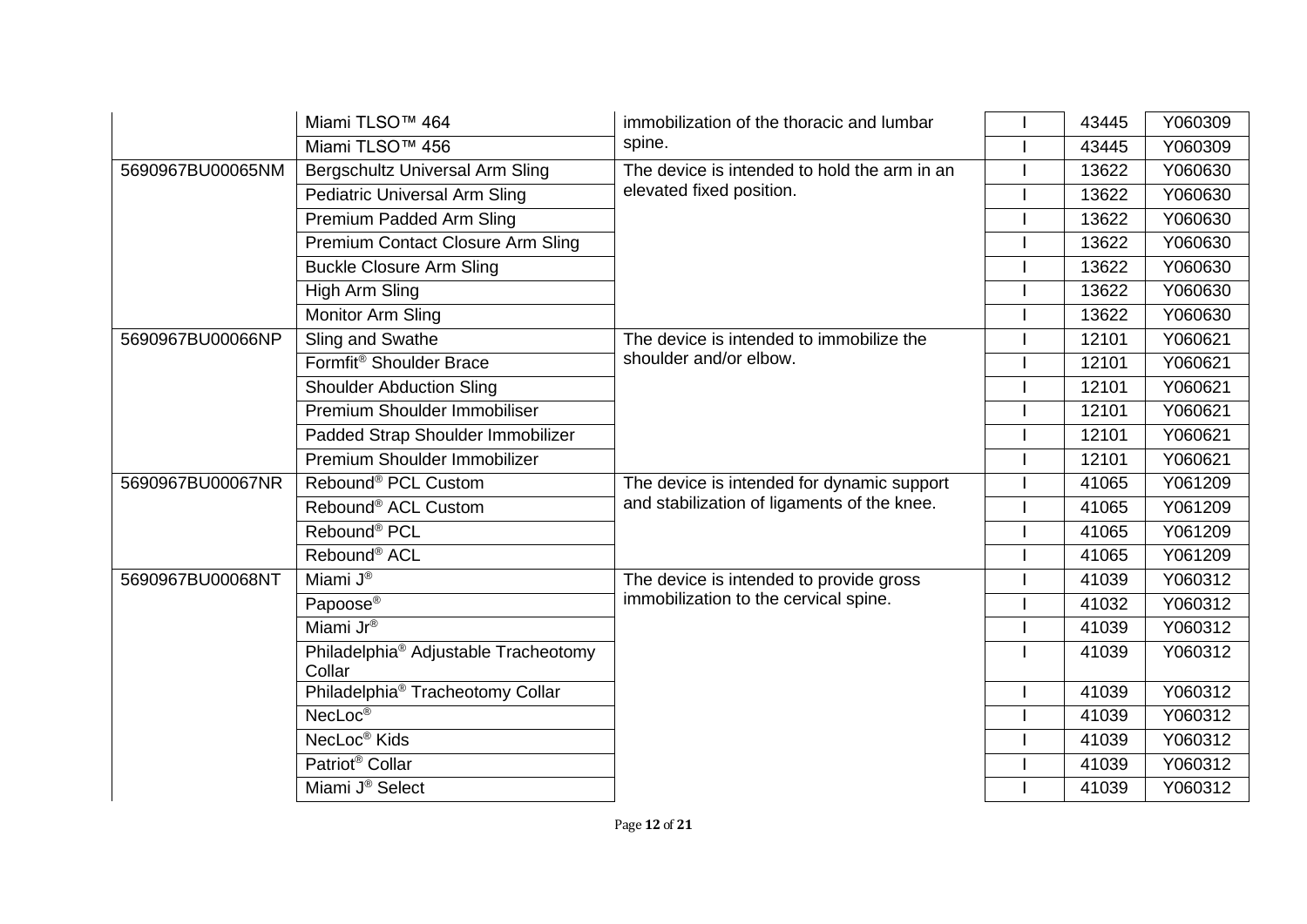|                  | Occian <sup>®</sup> Back                                |                                         | 41039 | Y060312 |
|------------------|---------------------------------------------------------|-----------------------------------------|-------|---------|
| 5690967BU00069NV | Tracheotomy attachments Stabiliser                      | The device is intended to enhance gross | 41039 | Y060312 |
|                  | Tracheotomy attachments Halo                            | immobilization of the cervical spine.   | 41039 | Y060312 |
| 5690967BU00070NE | 4-Hole Socket Adapter AL                                | The device is intended as a connection  | 61229 | Y062499 |
|                  | Male Insert For Prong AL                                | component of a prosthetic system that   | 61229 | Y062499 |
|                  | Female Insert For Prong SS                              | replaces a missing lower limb.          | 61229 | Y062499 |
|                  | 4-Hole Male Pyramid Adapter AL                          |                                         | 61229 | Y062499 |
|                  | 4-Hole Female Pyramid Adapter AL                        |                                         | 61229 | Y062499 |
|                  | Threaded 4-Hole Socket Adapter AL                       |                                         | 61229 | Y062499 |
|                  | Male Tube Clamp AL                                      |                                         | 61229 | Y062499 |
|                  | Female Tube Clamp AL                                    |                                         | 61229 | Y062499 |
|                  | 4-Hole Tube Clamp AL                                    |                                         | 61229 | Y062499 |
|                  | Male Single Adapter AL                                  |                                         | 61229 | Y062499 |
|                  | Female Single Adapter AL                                |                                         | 61229 | Y062499 |
|                  | Female Double Adapter AL                                |                                         | 61229 | Y062499 |
|                  | Male Double Adapter AL                                  |                                         | 61229 | Y062499 |
|                  | Tube                                                    |                                         | 61229 | Y062499 |
|                  | Female Pylon AL                                         |                                         | 61229 | Y062499 |
|                  | Female Pylon Kit 100kg                                  |                                         | 61229 | Y062499 |
|                  | <b>SACH Foot Adapter AL</b>                             |                                         | 61229 | Y062499 |
|                  | 4-Hole Female Pyramid Adapter 20/20<br><b>Offset AL</b> |                                         | 61229 | Y062499 |
|                  | Male-Female Double Adapter With<br>Offset               |                                         | 61229 | Y062499 |
|                  | Male Socket Adapter                                     |                                         | 61229 | Y062499 |
|                  | 4-Hole Socket Adapter TI                                |                                         | 61229 | Y062499 |
|                  | 4-Prong Socket Adapter                                  |                                         | 61229 | Y062499 |
|                  | 3-Prong Socket Adapter                                  |                                         | 61229 | Y062499 |
|                  | Male Insert For Prong TI                                |                                         | 61229 | Y062499 |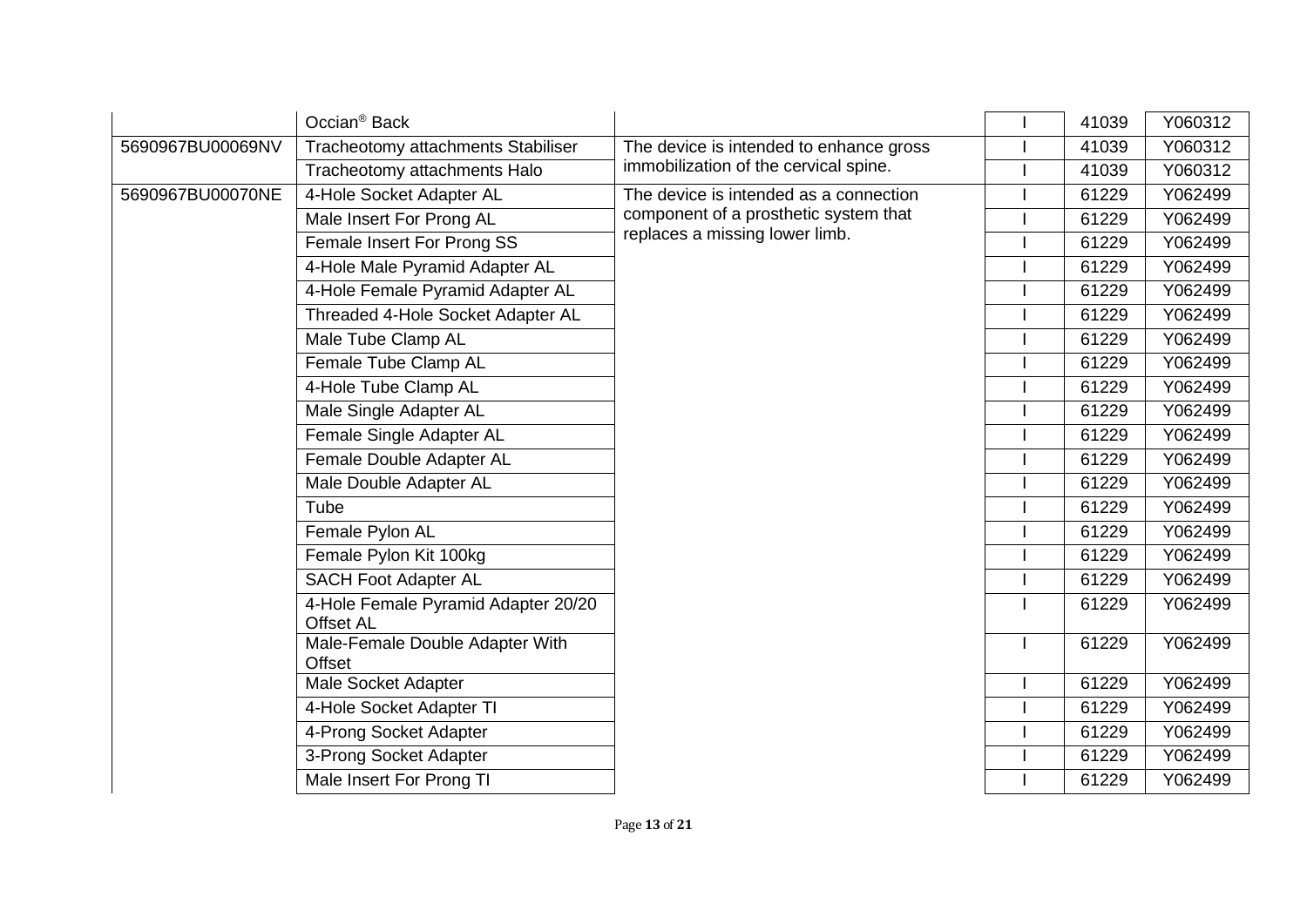| Female Insert For Prong TI                          |  | 61229 | Y062499 |
|-----------------------------------------------------|--|-------|---------|
| Female Insert For Prong LP TI                       |  | 61229 | Y062499 |
| 4-Hole Male Pyramid Adapter TI                      |  | 61229 | Y062499 |
| 4-Hole Male Pyramid Adapter Rotation<br>ΤI          |  | 61229 | Y062499 |
| 4-Hole Male Pyramid Adapter 8mm<br>Offset TI        |  | 61229 | Y062499 |
| 4-Hole Female Pyramid Adapter TI                    |  | 61229 | Y062499 |
| 4-Hole Female Pyramid Adapter<br><b>Rotation TI</b> |  | 61229 | Y062499 |
| Male Tube Clamp TI                                  |  | 61229 | Y062499 |
| Female Tube Clamp TI                                |  | 61229 | Y062499 |
| 4-Hole Tube Clamp TI                                |  | 61229 | Y062499 |
| Male Single Adapter TI                              |  | 61229 | Y062499 |
| Female Single Adapter TI                            |  | 61229 | Y062499 |
| Female Double Adapter TI                            |  | 61229 | Y062499 |
| Male Double Adapter TI                              |  | 61229 | Y062499 |
| <b>SACH Foot Adapter TI</b>                         |  | 61229 | Y062499 |
| Female Double Adapter with Shift                    |  | 61229 | Y062499 |
| Icelock® 672 Male Pyramid TI                        |  | 61229 | Y062499 |
| Icelock® 673 Male Pyramid AL                        |  | 61229 | Y062499 |
| Icelock® 674 4-Hole Adapter AL                      |  | 61229 | Y062499 |
| Icelock® 675 4-Hole Adapter TI                      |  | 61229 | Y062499 |
| Icelock® 773 Male Pyramid AL                        |  | 61229 | Y062499 |
| Icelock® 774 4-Hole Adapter AL                      |  | 61229 | Y062499 |
| 4-Prong Socket Adapter Junior                       |  | 61229 | Y062499 |
| Female Insert For Prong Junior                      |  | 61229 | Y062499 |
| Male Insert For Prong Junior                        |  | 61229 | Y062499 |
| 4-Hole Socket Adapter Junior                        |  | 61229 | Y062499 |
|                                                     |  |       |         |

| For Prong TI                    |   | 61229 |
|---------------------------------|---|-------|
| For Prong LP TI                 |   | 61229 |
| ramid Adapter TI                |   | 61229 |
| ramid Adapter Rotation          |   | 61229 |
| ramid Adapter 8mm               | I | 61229 |
| Pyramid Adapter TI              |   | 61229 |
| <b>Pyramid Adapter</b>          |   | 61229 |
| mp TI                           |   | 61229 |
| $\overline{\mathsf{S}}$ lamp TI |   | 61229 |
| lamp TI                         |   | 61229 |
| lapter TI                       |   | 61229 |
| <b>Adapter TI</b>               |   | 61229 |
| <b>Adapter TI</b>               |   | 61229 |
| dapter TI                       |   | 61229 |
| apter TI                        |   | 61229 |
| <b>Adapter with Shift</b>       |   | 61229 |
| lale Pyramid TI                 |   | 61229 |
| lale Pyramid AL                 |   | 61229 |
| -Hole Adapter AL                |   | 61229 |
| -Hole Adapter TI                |   | 61229 |
| <b>Male Pyramid AL</b>          |   | 61229 |
| -Hole Adapter AL                |   | 61229 |
| t Adapter Junior                |   | 61229 |
| For Prong Junior                |   | 61229 |
| Prong Junior                    |   | 61229 |
| Adapter Junior                  |   | 61229 |
|                                 |   |       |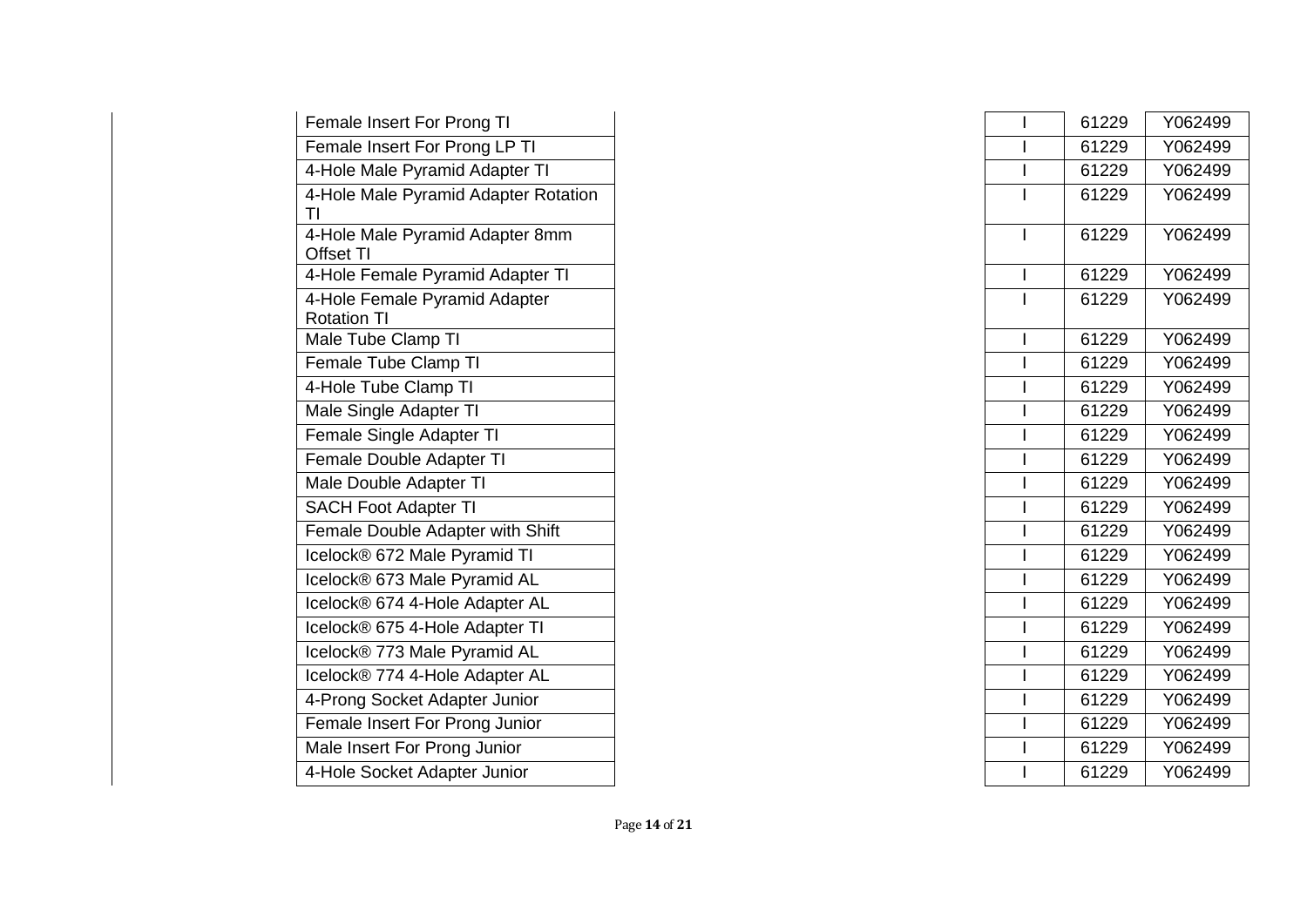|                  | 4-Hole Male Pyramid Adapter Junior                     |                                                                            | 61229 | Y062499   |
|------------------|--------------------------------------------------------|----------------------------------------------------------------------------|-------|-----------|
|                  | 4-Hole Female Pyramid Adapter Junior                   |                                                                            | 61229 | Y062499   |
|                  | Female Tube Clamp Junior                               |                                                                            | 61229 | Y062499   |
|                  | Tube Junior                                            |                                                                            | 61229 | Y062499   |
|                  | <b>SACH Foot Adapter Junior</b>                        |                                                                            | 61229 | Y062499   |
|                  | 4-Hole Male Pyramid Adapter Rotation<br><b>SS</b>      |                                                                            | 61229 | Y062499   |
|                  | 4-Hole Female Pyramid Adapter<br><b>Rotation SS</b>    |                                                                            | 61229 | Y062499   |
|                  | 4-Hole Connection Plate                                |                                                                            | 61229 | Y062499   |
|                  | Icelock® 272 Male Pyramid TI                           |                                                                            | 61229 | Y062499   |
|                  | Icelock® 273 Male Pyramid SS                           |                                                                            | 61229 | Y062499   |
|                  | Icelock® 600 XM Male Pyramid                           |                                                                            | 61229 | Y062499   |
|                  | Icelock® 600 XM Socket Adapter                         |                                                                            | 61229 | Y062499   |
|                  | Icelock® 600 Series Spacer For Direct<br><b>Socket</b> |                                                                            | 61229 | Y062499   |
|                  | Height Adjustable Pylon                                |                                                                            | 61229 | Y062499   |
|                  | <b>Threaded Female Pyramid Adapter</b>                 |                                                                            | 61229 | Y062499   |
|                  | <b>Threaded Male Pyramid Adapter TI</b>                |                                                                            | 61229 | Y062499   |
|                  | <b>Threaded Male Pyramid Adapter SS</b>                |                                                                            | 61229 | Y062499   |
|                  | Female Pylon TI WP                                     |                                                                            | 61229 | Y062499   |
|                  | Height Adjustable Pylon Junior                         |                                                                            | 61229 | Y062499   |
|                  | Threaded Male Pyramid Adapter Junior                   |                                                                            | 61229 | Y062499   |
|                  | Female Pylon AL TI                                     |                                                                            | 61229 | Y062499   |
|                  | Female Pylon Kit 166 kg                                |                                                                            | 61229 | Y062499   |
| 5690967BU00072NJ | Formfit <sup>®</sup> Pro Wrist                         | The device is intended to provide support and<br>compression of the wrist. | 41459 | Y060612   |
| 5690967BU00073NL | DH Offloading Post-Op Style Shoe                       | The device is intended for foot protection post                            | 41435 | Y063303   |
|                  | <b>Square Toe Post-Op Shoe</b>                         | injury and plantar off loading.                                            | 41435 | Y063303   |
| 5690967BU00074NN | Rebound <sup>®</sup> Diabetic Walker                   | The device is intended for plantar surface                                 | 36206 | Y06120601 |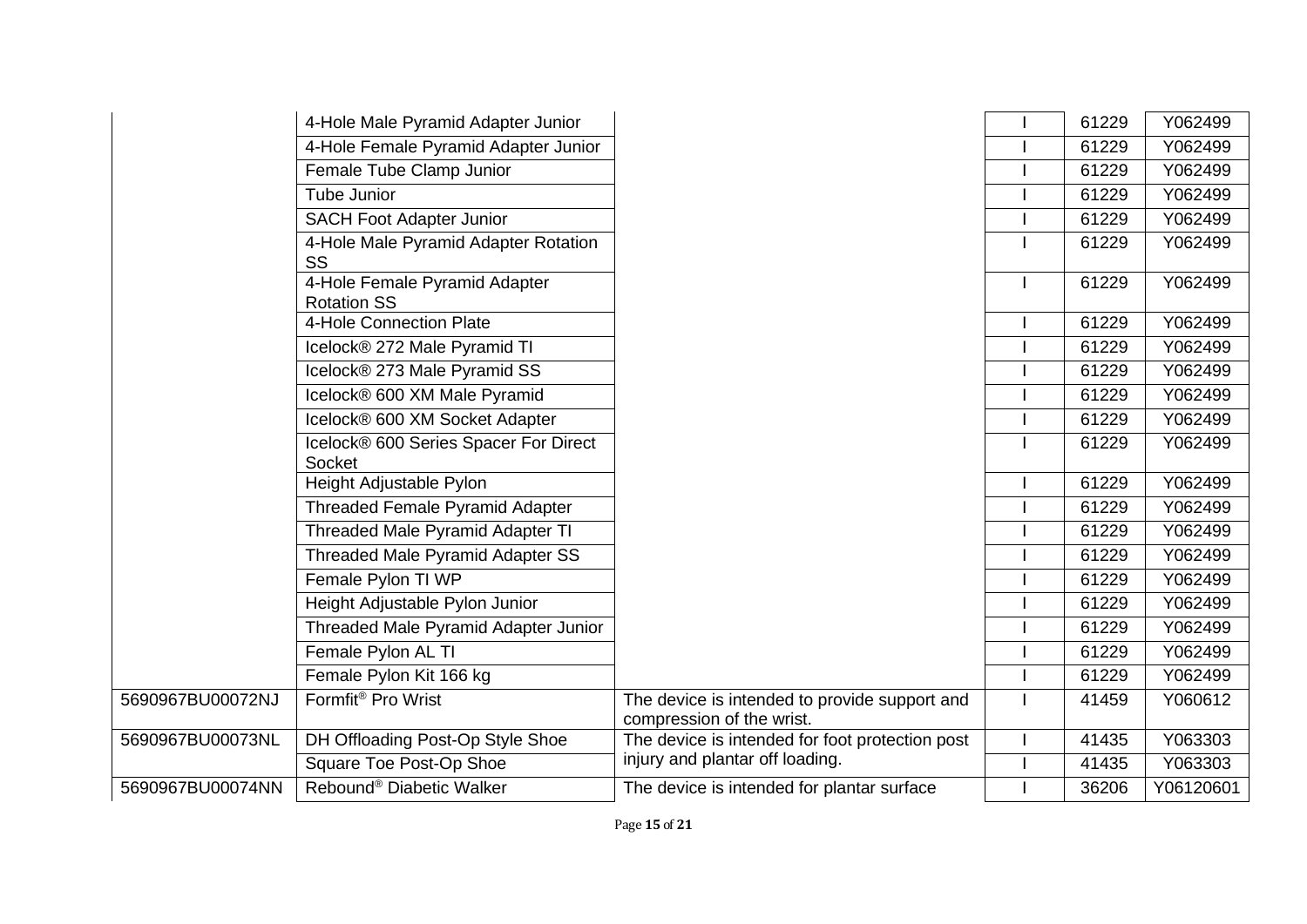|                  | <b>DH Offloading Walker</b>                                              | offloading and immobilization.                                                                              | 36206 | Y06120601 |
|------------------|--------------------------------------------------------------------------|-------------------------------------------------------------------------------------------------------------|-------|-----------|
| 5690967BU00075NQ | Soft Top Post-Op Shoe                                                    | The device is intended to accommodate the                                                                   | 41435 | Y063303   |
|                  | Mesh Top Post-Op Shoe Male                                               | foot and dressings post injury.                                                                             | 41435 | Y063303   |
|                  | Mesh Top Post-Op Shoe Female                                             |                                                                                                             | 41435 | Y063303   |
| 5690967BU00076NS | Icelock <sup>®</sup> 125 Ratchet                                         | The device is intended to connect and release<br>a prosthetic system that replaces a missing<br>lower limb. | 64715 | Y062499   |
|                  | Icelock <sup>®</sup> 211 Clutch                                          |                                                                                                             | 64715 | Y062499   |
|                  | Icelock® 214 4-Hole Clutch                                               |                                                                                                             | 64715 | Y062499   |
|                  | Icelock <sup>®</sup> 214 Clutch AK Offset                                |                                                                                                             | 64715 | Y062499   |
|                  | Icelock <sup>®</sup> 400 Standard Lamination                             |                                                                                                             | 64715 | Y062499   |
|                  | Icelock <sup>®</sup> 400 Single / Double<br>Lamination                   |                                                                                                             | 64715 | Y062499   |
|                  | Icelock <sup>®</sup> 400 BOA-System Lamination                           |                                                                                                             | 64715 | Y062499   |
|                  | Icelock <sup>®</sup> 400 Single Lamination with 4-<br>hole Adapter       |                                                                                                             | 64715 | Y062499   |
|                  | Icelock® 621 Ratchet                                                     |                                                                                                             | 64715 | Y062499   |
|                  | Icelock <sup>®</sup> 651 Smooth                                          |                                                                                                             | 64715 | Y062499   |
|                  | Icelock <sup>®</sup> 721 Ratchet                                         |                                                                                                             | 64715 | Y062499   |
|                  | Icelock <sup>®</sup> 125 Ratchet Fabrication Kit<br><b>Without Braid</b> |                                                                                                             | 64715 | Y062499   |
|                  | Icelock <sup>®</sup> 125 Ratchet Fabrication Kit<br><b>With Braid</b>    |                                                                                                             | 64715 | Y062499   |
|                  | Icelock <sup>®</sup> 600XM Ratchet                                       |                                                                                                             | 64715 | Y062499   |
|                  | Icelock® 621 Ratchet Adaption Kit                                        |                                                                                                             | 64715 | Y062499   |
|                  | Icelock® 214 Clutch DS                                                   |                                                                                                             | 64715 | Y062499   |
|                  | Icelock® 651 Smooth Adaption Kit                                         |                                                                                                             | 64715 | Y062499   |
| 5690967BU00077NU | <b>Canvas Rocker Bottom Cast Shoe</b>                                    | The device is intended for weight bearing<br>while using cast.                                              | 32462 | Y061203   |
| 5690967BU00078NW | Icelock® 551 Expulsion Valve                                             | The device is intended to connect and release                                                               | 64715 | Y062499   |
|                  | Icelock® 552 Expulsion Valve TF                                          | a prosthetic system that replaces a missing                                                                 | 64715 | Y062499   |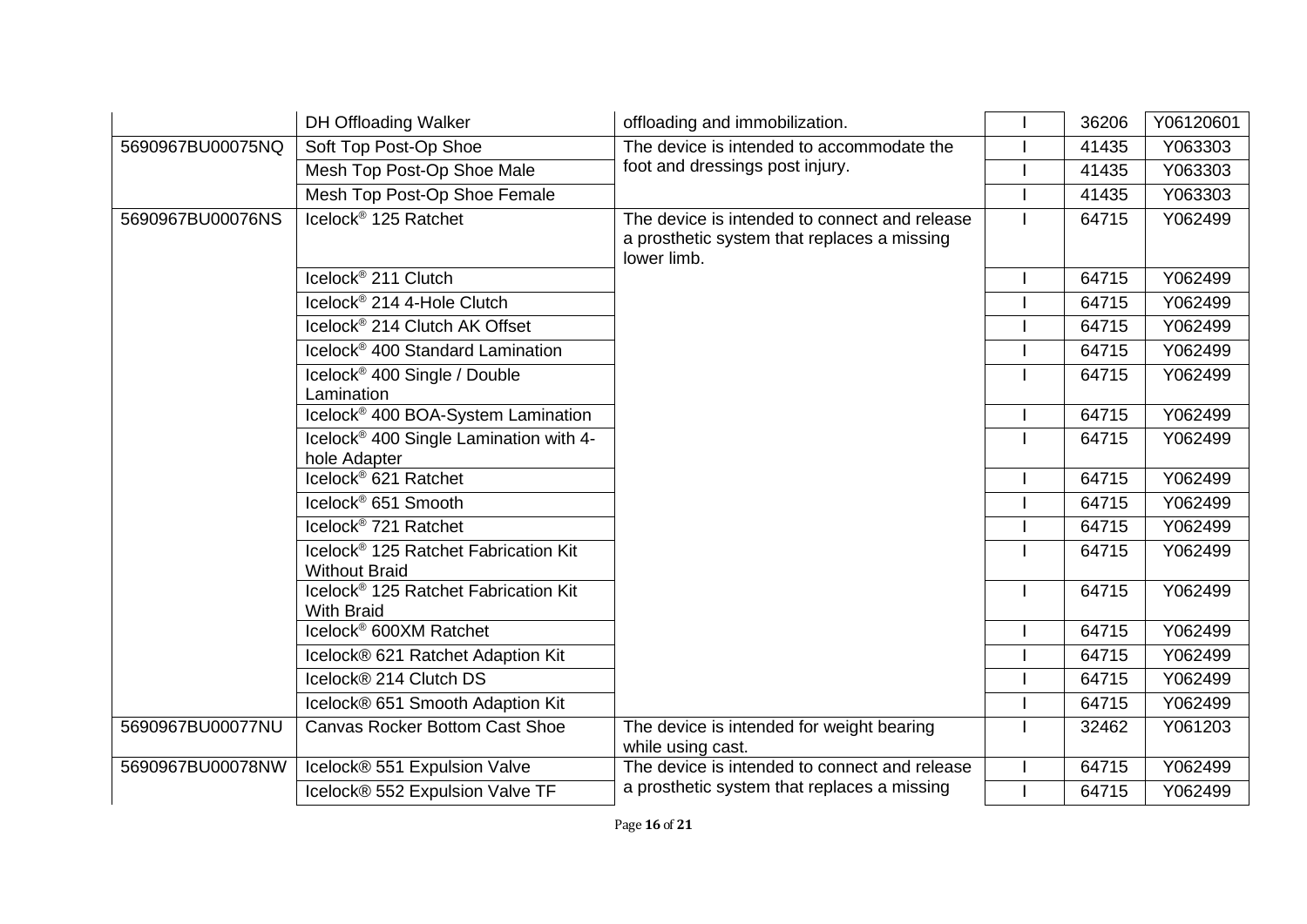|                  | Icelock® 641 Valve                                  | lower limb.                                | 64715 | Y062499 |
|------------------|-----------------------------------------------------|--------------------------------------------|-------|---------|
|                  | Icelock® 544 Unity Kit                              |                                            | 64715 | Y062499 |
|                  | Icelock® 544 Expulsion Kit                          |                                            | 64715 | Y062499 |
|                  | Icelock® 544 EP Kit                                 |                                            | 64715 | Y062499 |
|                  | Icelock® 544 Reservoir Kit                          |                                            | 64715 | Y062499 |
|                  | Icelock® 544 LL Kit                                 |                                            | 64715 | Y062499 |
|                  | Icelock® 544 Expulsion Valve Kit                    |                                            | 64715 | Y062499 |
|                  | Icelock® 544 E2 Connector Kit                       |                                            | 64715 | Y062499 |
|                  | Icelock® 544 Unity Plate                            |                                            | 64715 | Y062499 |
|                  | Icelock® 544 Expulsion Plate                        |                                            | 64715 | Y062499 |
|                  | Icelock® 544 EP Plate                               |                                            | 64715 | Y062499 |
|                  | Icelock® 544 Reservoir Plate                        |                                            | 64715 | Y062499 |
|                  | Icelock® 544 LL Plate                               |                                            | 64715 | Y062499 |
|                  | Icelock® 544 Expulsion Valve                        |                                            | 64715 | Y062499 |
|                  | Icelock® 544 E2 Connector                           |                                            | 64715 | Y062499 |
|                  | Vacu Valve                                          |                                            | 64715 | Y062499 |
|                  | Unity® Valve TT                                     |                                            | 64715 | Y062499 |
|                  | Unity® Valve TF                                     |                                            | 64715 | Y062499 |
|                  | Icelock® 641 Valve Adaption Kit                     |                                            | 64715 | Y062499 |
| 5690967BU00079NY | <b>Foam Cervical Collar</b>                         | The device is intended to provide cervical | 41039 | Y060312 |
|                  | <b>Universal Cervical Collar</b>                    | support.                                   | 41039 | Y060312 |
| 5690967BU00081NK | Anterior panels                                     | The device is intended to enhance gross    | 43445 | Y060380 |
|                  | Posterior panels                                    | lumbar spine immobilization.               | 43445 | Y060380 |
|                  | Non-lordotic posterior panels                       |                                            | 43445 | Y060380 |
|                  | Anterior panel standard & pendulous                 |                                            | 43445 | Y060380 |
|                  | Posterior panels without Lateral support            |                                            | 43445 | Y060380 |
|                  | Posterior panels with Lateral support               |                                            | 43445 | Y060380 |
|                  | Posterior panels with Cutout and<br>Lateral support |                                            | 43445 | Y060380 |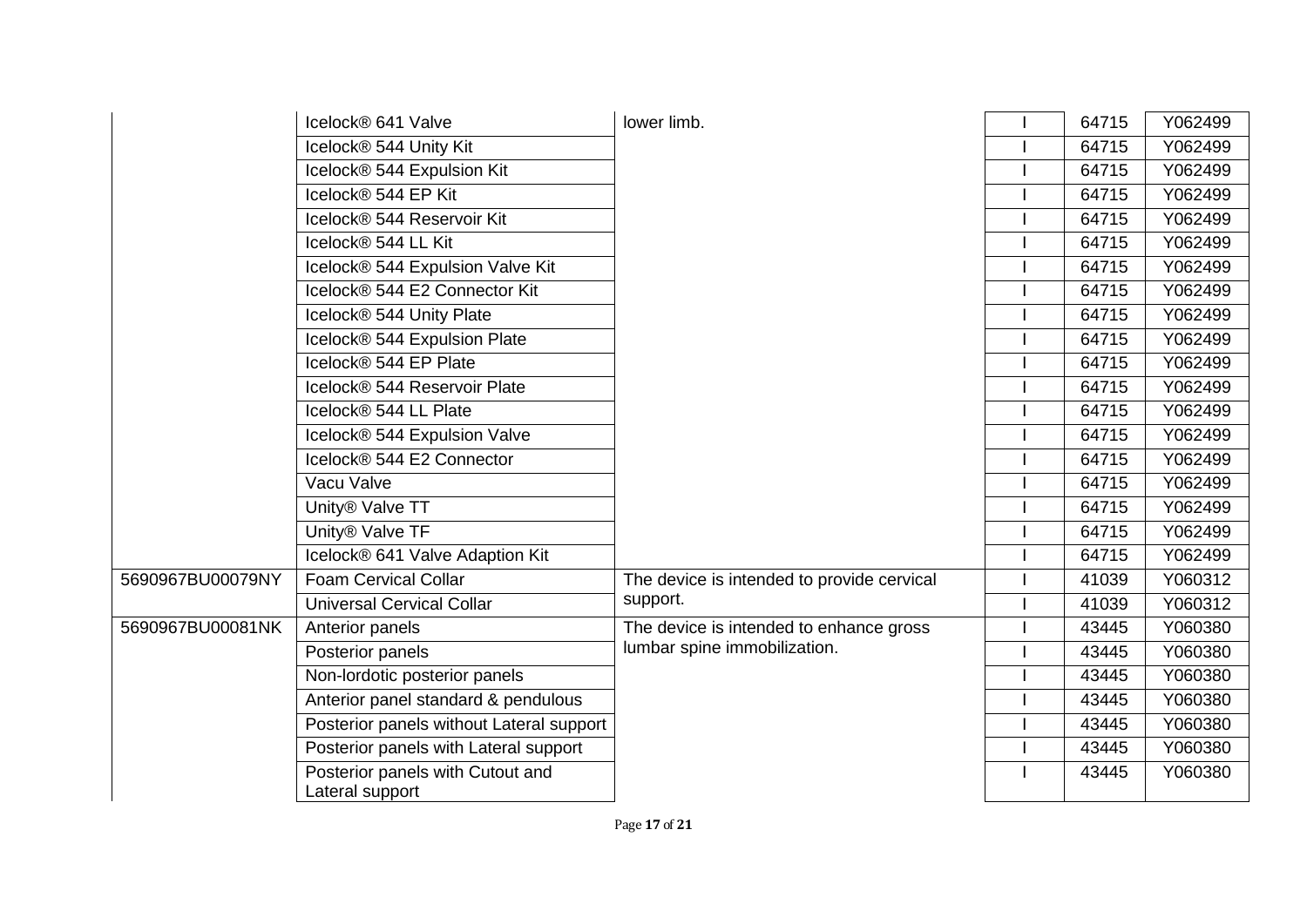|                  | Posterior panel Standard                       |                                                              | 43445 | Y060380 |
|------------------|------------------------------------------------|--------------------------------------------------------------|-------|---------|
| 5690967BU00082NM | Adhesive Insole for Wedge                      | The device is intended to plantar flex the foot.             | 36206 | Y061280 |
|                  | <b>Achilles Heel Wedge</b>                     |                                                              | 36206 | Y061280 |
| 5690967BU00083NP | FSE Foot cover                                 | The device is intended as a part of a                        | 64736 | Y090399 |
|                  | <b>FCLA Foot cover</b>                         | prosthetic system that replaces the foot and                 | 64736 | Y090399 |
|                  | <b>FCPE Foot cover</b>                         | ankle function of a missing lower limb.                      | 64736 | Y090399 |
|                  | <b>FST Foot cover</b>                          |                                                              | 64736 | Y090399 |
|                  | FSF Foot cover                                 |                                                              | 64736 | Y090399 |
|                  | FCT Foot cover                                 |                                                              | 64736 | Y090399 |
|                  | FSM Foot cover                                 |                                                              | 64736 | Y090399 |
|                  | FJS Foot cover                                 |                                                              | 64736 | Y090399 |
|                  | <b>FSL Foot Cover</b>                          |                                                              | 64736 | Y090399 |
| 5690967BU00084NR | Ski boot attachment                            | The device is intended to secure the brace to<br>a ski boot. | 41065 | Y061209 |
| 5690967BU00085NT | <b>Elastic Calf Suspension Strap</b>           | The device is intended to keep brace in place,               | 41065 | Y061280 |
|                  | Softsleeve                                     | increase comfort and/or protect skin.                        | 41065 | Y061280 |
|                  | <b>AMS Sleeve</b>                              |                                                              | 41065 | Y061280 |
|                  | Lycra Liner                                    |                                                              | 41065 | Y061280 |
|                  | Undersleeve                                    |                                                              | 41065 | Y061280 |
|                  | Condyle Pad Kit                                |                                                              | 41065 | Y061280 |
|                  | Anti-Migration System (AMS) Wrap<br><b>EVA</b> |                                                              | 41065 | Y061280 |
|                  | AMS Wrap NEO - CTi® Custom                     |                                                              | 41065 | Y061280 |
|                  | <b>Undersleeve Neoprene</b>                    |                                                              | 41065 | Y061280 |
|                  | Oversleeve Neoprene                            |                                                              | 41065 | Y061280 |
|                  | <b>Padded Sports Oversleeve</b>                |                                                              | 41065 | Y061280 |
|                  | Thigh/Calf liner EVA                           |                                                              | 41065 | Y061280 |
|                  | Neo AMS Wrap for CTi® OTS                      |                                                              | 41065 | Y061280 |
|                  | Silicone AMS Wrap                              |                                                              | 41065 | Y061280 |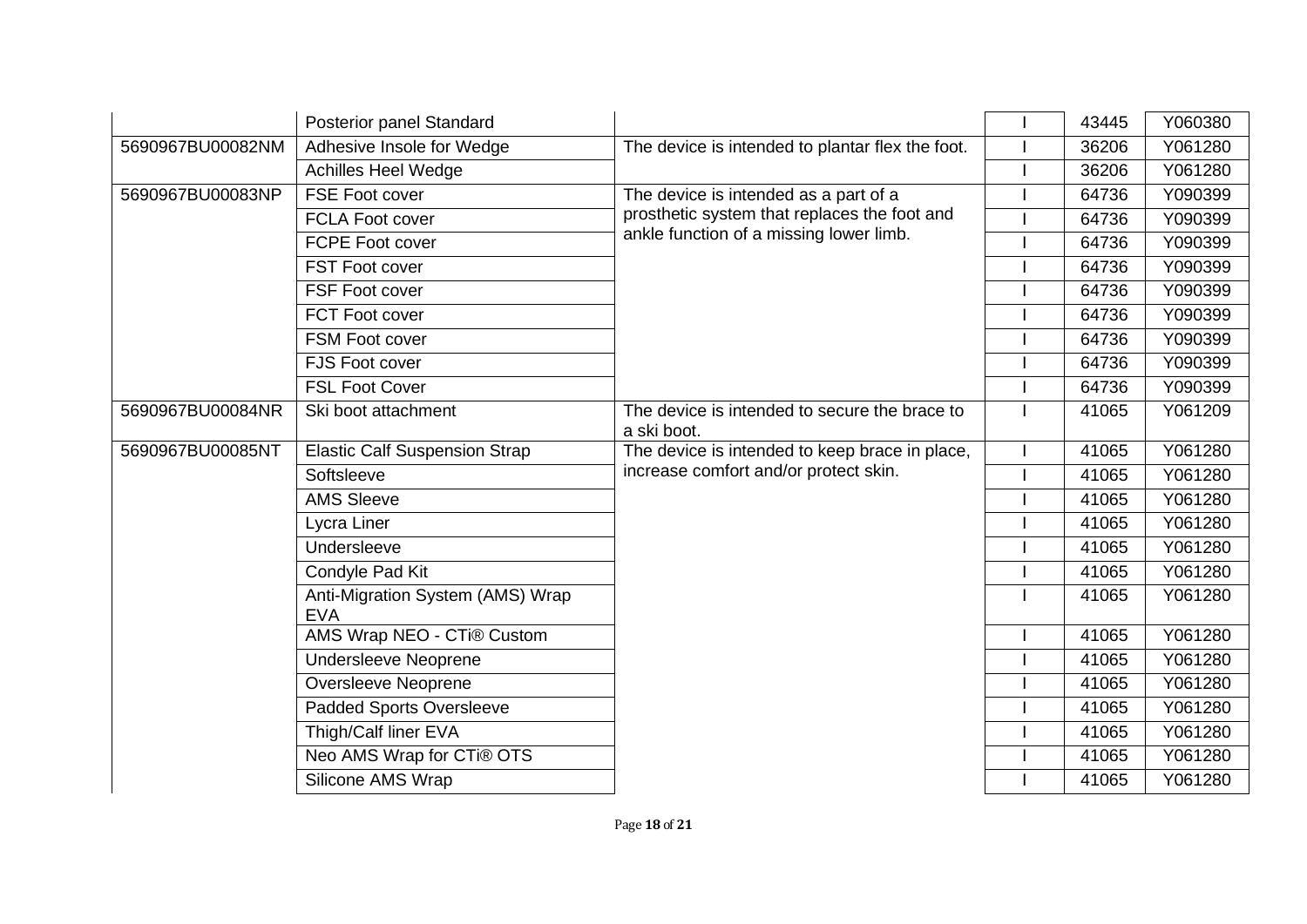|                  | <b>Suspension Strap Kit</b>         |                                                                                                                                                       | 41065 | Y061280 |
|------------------|-------------------------------------|-------------------------------------------------------------------------------------------------------------------------------------------------------|-------|---------|
|                  | <b>AMS Wrap</b>                     |                                                                                                                                                       | 41065 | Y061280 |
|                  | Non-elastic Thigh Strap             |                                                                                                                                                       | 41065 | Y061280 |
|                  | Strap and Pad Kit                   |                                                                                                                                                       | 41065 | Y061280 |
| 5690967BU00086NV | OR kit                              | The device is intended to protect ankle and<br>perineum skin intraoperatively and/or<br>providing motion restriction of the hip.                      | 36228 | Y061280 |
| 5690967BU00087NX | Foam wedge                          | The device is intended to increase<br>dorsiflexion.                                                                                                   | 36206 | Y061280 |
| 5690967BU00088NZ | <b>Stability Strap Kit</b>          | The device is intended to enhance<br>support/stability around the ankle.                                                                              | 36206 | Y061280 |
| 5690967BU00089P3 | <b>Protector Sleeve</b>             | The device is intended to protect a prosthetic<br>suspension liner or sleeve from wear and tear.                                                      | 64715 | Y062499 |
| 5690967BU00090NL | Icelock® 331 Lamination Sockets     | The device is intended to connect and release                                                                                                         | 64715 | Y062499 |
|                  | Icelock® 331 Thermoplastic Sockets  | a prosthetic system that replaces a missing                                                                                                           | 64715 | Y062499 |
|                  | Icelock® 234 Lanyard                | lower limb.                                                                                                                                           | 64715 | Y062499 |
|                  | Icelock® 631 Lanyard                |                                                                                                                                                       | 64715 | Y062499 |
|                  | Icelock® 234 Lanyard Adaptation Kit |                                                                                                                                                       | 64715 | Y062499 |
|                  | Icelock® 631 Lanyard Adaption Kit   |                                                                                                                                                       | 64715 | Y062499 |
| 5690967BU00091NN | Axilla pillow                       | The device is intended to enhance                                                                                                                     | 12101 | Y060680 |
|                  | External rotation pillow            | immobilization of the shoulder joint.                                                                                                                 | 12101 | Y060680 |
| 5690967BU00092NQ | <b>Belt Extender</b>                | The device is intended to increase the                                                                                                                | 36228 | Y060680 |
|                  | <b>Strap Extension</b>              | circumference of a medical device.                                                                                                                    | 36206 | Y060680 |
|                  | Width Extender kit                  |                                                                                                                                                       | 36206 | Y060680 |
| 5690967BU00094NU | Hot/Cold Therapy Gel Pad            | The device is intended for hot/cold therapy.                                                                                                          | 37240 | Y0699   |
| 5690967BU00095NW | <b>Torsion Shock Adapter</b>        | The device is intended as a part of a<br>prosthetic system that replaces function of a<br>missing limb by managing vertical and<br>rotational forces. | 64731 | Y062403 |
| 5690967BU00096NY | <b>Relax Night Care</b>             | The device is intended to aid in the reduction                                                                                                        | 13635 | Y090618 |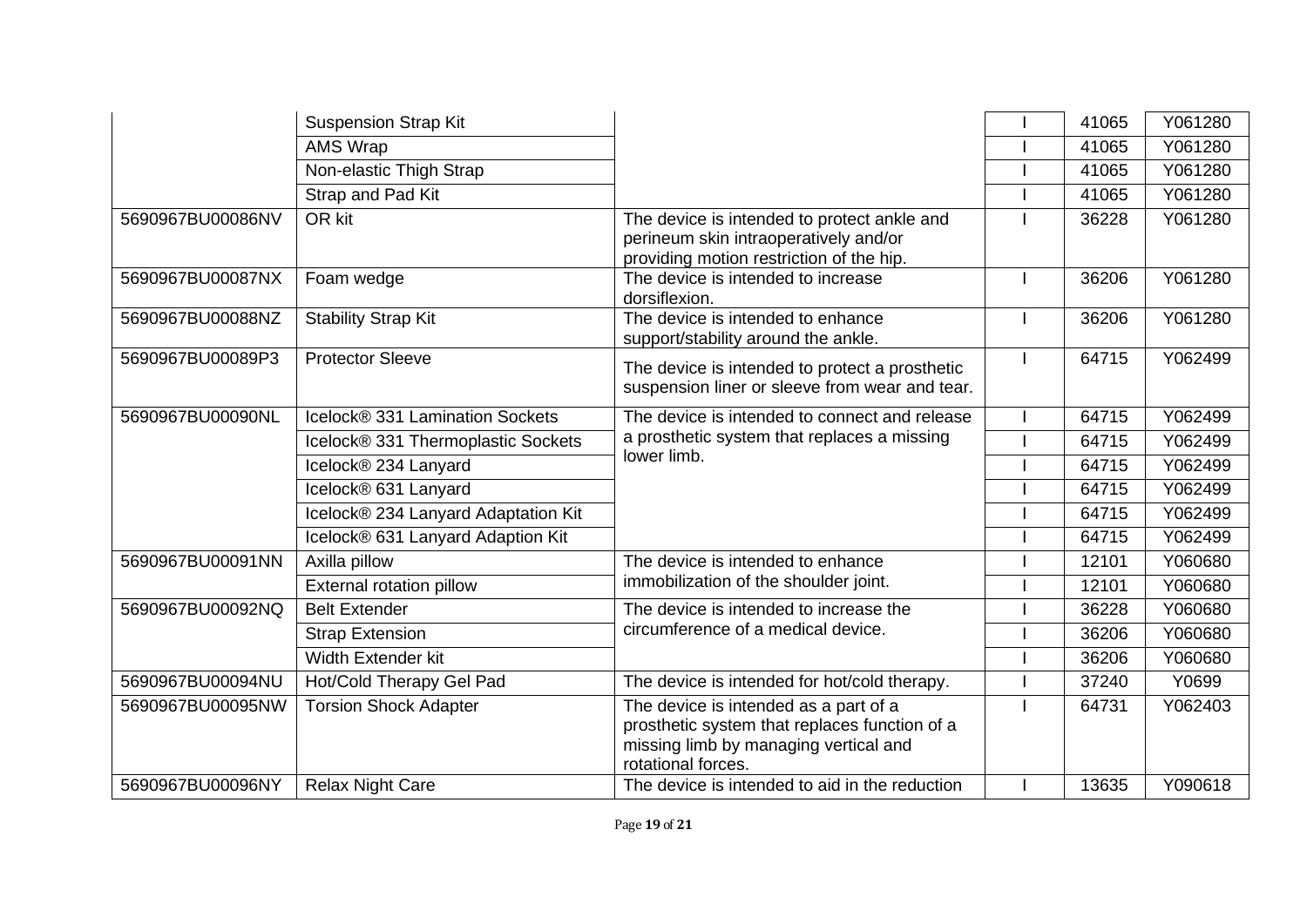|                  |                                                             | of phantom pain.                                                                                                                                                                                                                     |       |         |
|------------------|-------------------------------------------------------------|--------------------------------------------------------------------------------------------------------------------------------------------------------------------------------------------------------------------------------------|-------|---------|
| 5690967BU00097P2 | Connect <sup>®</sup> TF                                     | The device is a pre-assembled, size<br>adjustable socket intended as a part of a<br>prosthetic system that replaces a missing<br>lower limb.                                                                                         | 64713 | Y062415 |
| 5690967BU00098P4 | Icelock <sup>®</sup> 562 Hybrid Unity                       | The device is intended to connect and release                                                                                                                                                                                        | 64715 | Y062499 |
|                  | Icelock <sup>®</sup> 562 Hybrid Unity Connector             | a prosthetic system that replaces a missing                                                                                                                                                                                          | 64715 | Y062499 |
|                  | Icelock <sup>®</sup> 562 Hybrid Passive Vacuum<br><b>DS</b> | lower limb.                                                                                                                                                                                                                          | 64715 | Y062499 |
|                  | Icelock <sup>®</sup> 562 Hybrid Passive Vacuum              |                                                                                                                                                                                                                                      | 64715 | Y062499 |
|                  | Icelock <sup>®</sup> 562 Hybrid Unity DS                    |                                                                                                                                                                                                                                      | 64715 | Y062499 |
|                  | Icelock <sup>®</sup> 562 Hybrid Outlet Port                 |                                                                                                                                                                                                                                      | 64715 | Y062499 |
| 5690967BU00100MW | <b>Nike Sole</b>                                            | The device is intended as a part of a<br>prosthetic system that replaces the foot and<br>ankle function of a missing lower limb.                                                                                                     | 64736 | Y062403 |
|                  | Nike Spike Pad                                              |                                                                                                                                                                                                                                      | 64736 | Y062403 |
|                  | <b>Nike SoleX</b>                                           |                                                                                                                                                                                                                                      | 64736 | Y062403 |
|                  | Nike SoleX Attachment Kit                                   |                                                                                                                                                                                                                                      | 64736 | Y062403 |
| 5690967BU00101MY | <b>Knee Rotation Adapter</b>                                | The device is intended as a part of a system<br>that replaces function of a missing limb. It<br>connects the knee joint with the proximal part<br>of the prosthesis and allows for inward and<br>outward rotation of the knee joint. | 61229 | Y062499 |
| 5690967BU00102N2 | <b>MX Kit</b>                                               | The device is intended to decrease impact<br>forces.                                                                                                                                                                                 | 41065 | Y061280 |
|                  | MX Patella Cup                                              |                                                                                                                                                                                                                                      | 41065 | Y061280 |
|                  | <b>MX Gear Guards</b>                                       |                                                                                                                                                                                                                                      | 41065 | Y061280 |
|                  | Patella cup                                                 |                                                                                                                                                                                                                                      | 41065 | Y061280 |
|                  | Knee shield                                                 |                                                                                                                                                                                                                                      | 41065 | Y061280 |
|                  | CTi <sup>®</sup> 3 Impact Guard                             |                                                                                                                                                                                                                                      | 41065 | Y061280 |
| 5690967BU00103N4 | Formfit <sup>®</sup> Pro Knee                               | The device is intended for compression                                                                                                                                                                                               | 41065 | Y061209 |
|                  | Formfit <sup>®</sup> Pro Knee Flite                         | around the knee and external support or<br>stabilization of the patella.                                                                                                                                                             | 41065 | Y061209 |